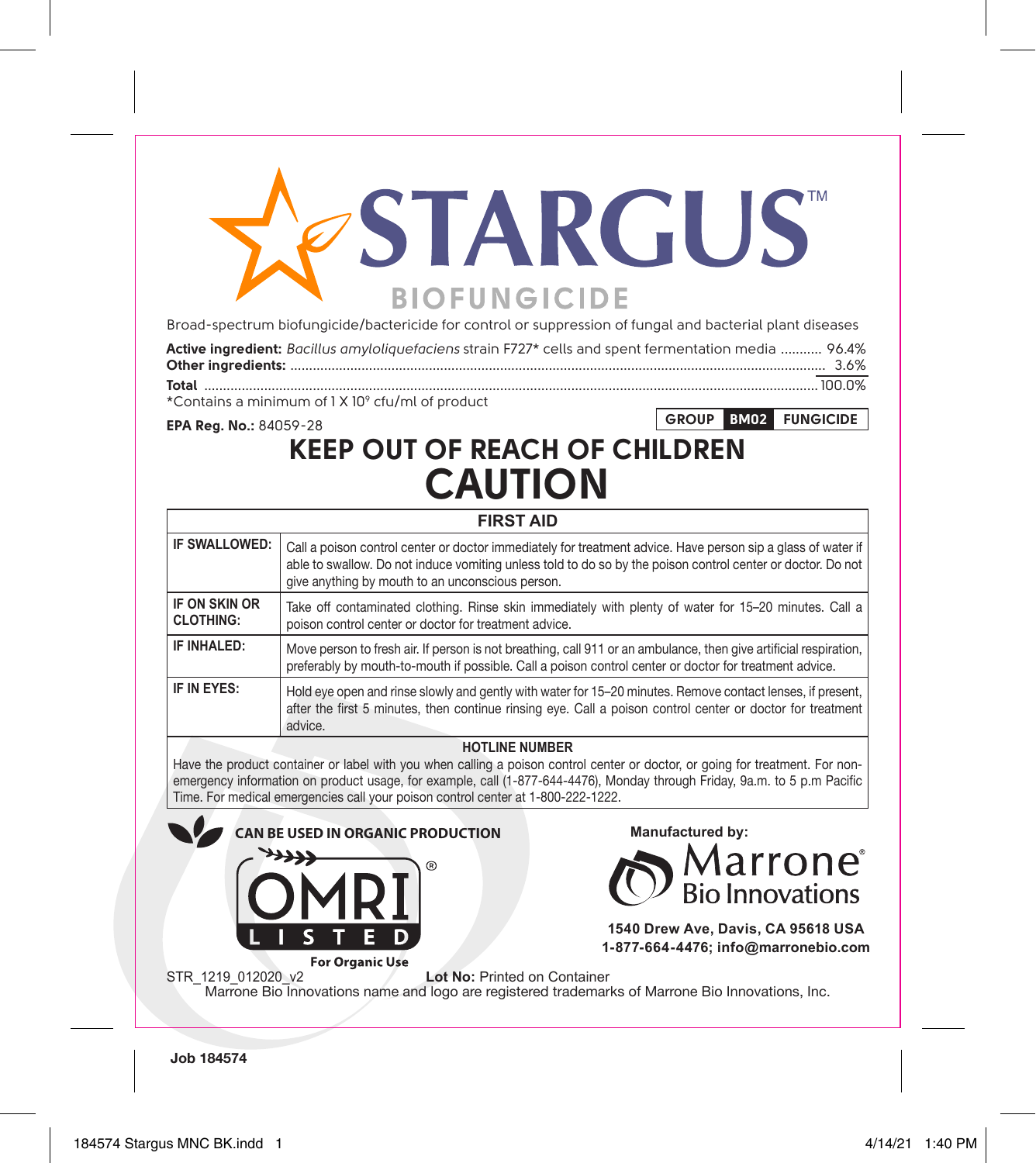# **PRECAUTIONARY STATEMENTS**

**HAZARDS TO HUMANS AND DOMESTIC ANIMALS CAUTION:** Causes moderate eye irritation. Avoid contact with eyes or clothing. Wear protective eyewear. Wash thoroughly with soap and water after handling and before eating, drinking, chewing gum, using tobacco or using the toilet. Remove and wash contaminated clothing before reuse.

**PERSONAL PROTECTIVE EQUIPMENT (PPE):** Applicators and other handlers must wear:

- long-sleeved shirt and long pants
- shoes plus socks
- waterproof gloves
- protective eyewear

Mixers/loaders and applicators must wear a NIOSH-approved particulate filter with any N, R, or P filter with NIOSH approval number prefix TC-84A; or a NIOSH-approved powered air purifying respirator with an HE filter with NIOSH approval number prefix TC-21C. Repeated exposure to high concentrations of microbial proteins can cause allergic sensitization. Follow the manufacturer's instructions for cleaning and maintaining PPE. If no such instructions for washables, use detergent and hot water. Keep and wash PPE separately from other laundry.

**ENGINEERING CONTROLS:** When handlers use closed systems, enclosed cabs, or aircraft in a manner that meets the requirements listed in the Worker Protection Standard (WPS) for agricultural pesticides (40 CFR 170.607(d), (e), and (f)), the handler PPE requirements may be reduced or modified as specified in the WPS.

**IMPORTANT:** When reduced PPE is worn because a closed system is being used, handlers must be provided all PPE specified above for "applicators and other handlers" and have such PPE immediately available for use in an emergency, including a spill or equipment break-down.

**USER SAFETY RECOMMENDATIONS:** Users should remove clothing/PPE immediately if pesticide gets inside. Then wash thoroughly and put on clean clothing. Users should remove PPE immediately after handing this product. Wash the outside of gloves before removing. As soon as possible, wash thoroughly and change into clean clothing.

#### **ENVIRONMENTAL HAZARDS**

For terrestrial uses: Do not apply directly to water, or to areas where surface water is present or to intertidal areas below the mean high water mark. Do not contaminate water when disposing of equipment washwaters or rinsate.

# **DIRECTIONS FOR USE**

It is a violation of Federal law to use this product in a manner inconsistent with its labeling. For any requirements specific to your State or Tribe, consult the State or Tribal agency responsible for pesticide regulation. Do not apply this product in a way that will contact workers or other persons, either directly or through drift. Only protected handlers may be in the area during application.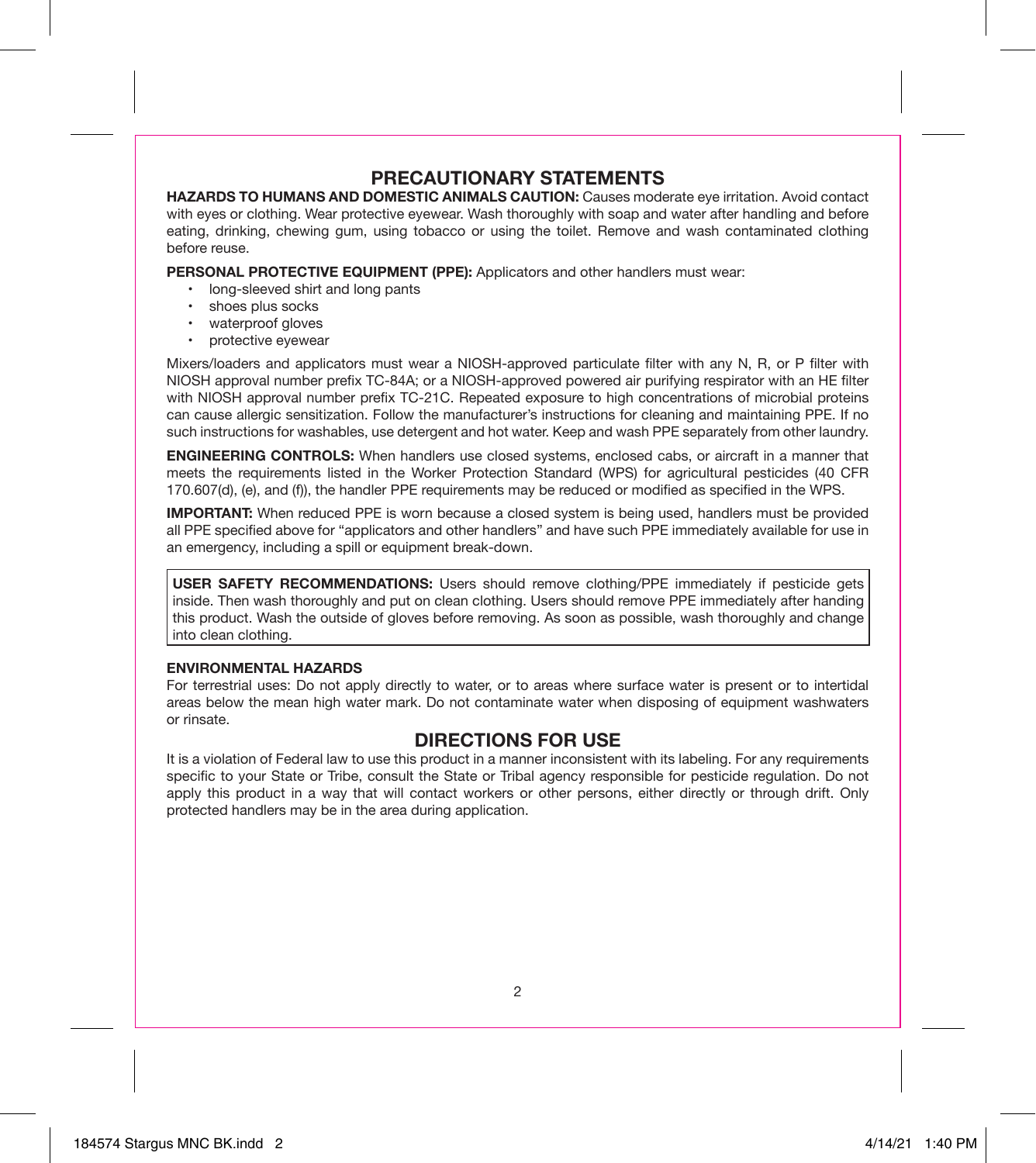# **AGRICULTURAL USE REQUIREMENTS**

Use this product only in accordance with its labeling and with the Worker Protection Standard, 40 CFR Part 170. This Standard contains requirements for the protection of agricultural workers on farms, forests, nurseries, and greenhouses and handlers of agricultural pesticides. It contains requirements for training, decontamination, notification, and emergency assistance. It also contains specific instructions and exceptions pertaining to the statements on this label about personal protective equipment (PPE) and the restricted-entry interval (REI). The requirements in this box only apply to uses of this product that are covered by the Worker Protection Standard.

Do not enter or allow worker entry into treated areas during the restricted-entry interval (REI) of 4 hours.

For early entry to treated areas that is permitted under the Worker Protection Standard and that involves contact with anything that has been treated, such as plants, soil, or water wear:

• Coveralls

- Chemical resistant gloves (made of any waterproof material)
- Shoes plus socks
- Protective eyewear

**EXCEPTION**: If the product is soil incorporated or soil injected, the Worker Protection Standard, under certain circumstances, allows workers to enter the treated area if there will be no contact with anything that has been treated.

# **Non-Agricultural Use Requirements**

The requirements in this box apply to uses of the product that are not within the scope of the Worker Protection Standard for agricultural pesticides (40 CFR Part 170). The WPS applies when this product is used to produce agricultural plants on farms, forests, nurseries or greenhouses. Keep unprotected persons out of treatment area until seeds have dried or been packaged.

# **PRODUCT INFORMATION**

STARGUS® BIOFUNGICIDE is a biological fungicide containing *Bacillus amyloliquefaciens* strain F727. Apply prior to disease infestation to protect the growing leaf tissue, flowers and above ground fruits and vegetables. STARGUS® BIOFUNGICIDE can be used in multiple application methods to control or suppress certain foliar and soil-borne diseases. See specific information below for diseases controlled, use rates and application intervals.

STARGUS® BIOFUNGICIDE can be used in either the field or greenhouse for the prevention of any labeled disease.

# **MODE OF ACTION**

The active ingredient in STARGUS® BIOFUNGICIDE is a beneficial rhizobacterium that colonizes plant root hairs, leaves and other surfaces to prevent establishment of fungal and bacterial plant diseases. STARGUS® BIOFUNGICIDE has a protective effect because it inhibits spore germination and a curative effect because it inhibits mycelial growth and sporulation of the fungus on the leaf surface. However, optimum disease control is achieved when STARGUS® BIOFUNGICIDE is applied preventatively in a regularly scheduled protective spray program and used in rotation or tank mix program with other registered fungicides.

# **MIXING AND APPLICATION INSTRUCTIONS – SHAKE WELL PRIOR TO USE –**

STARGUS® BIOFUNGICIDE is an aqueous suspension. Use 50-mesh nozzle screens or larger.

**See FOLIAR (AERIAL OR GROUND) APPLICATION section for foliar application use directions.**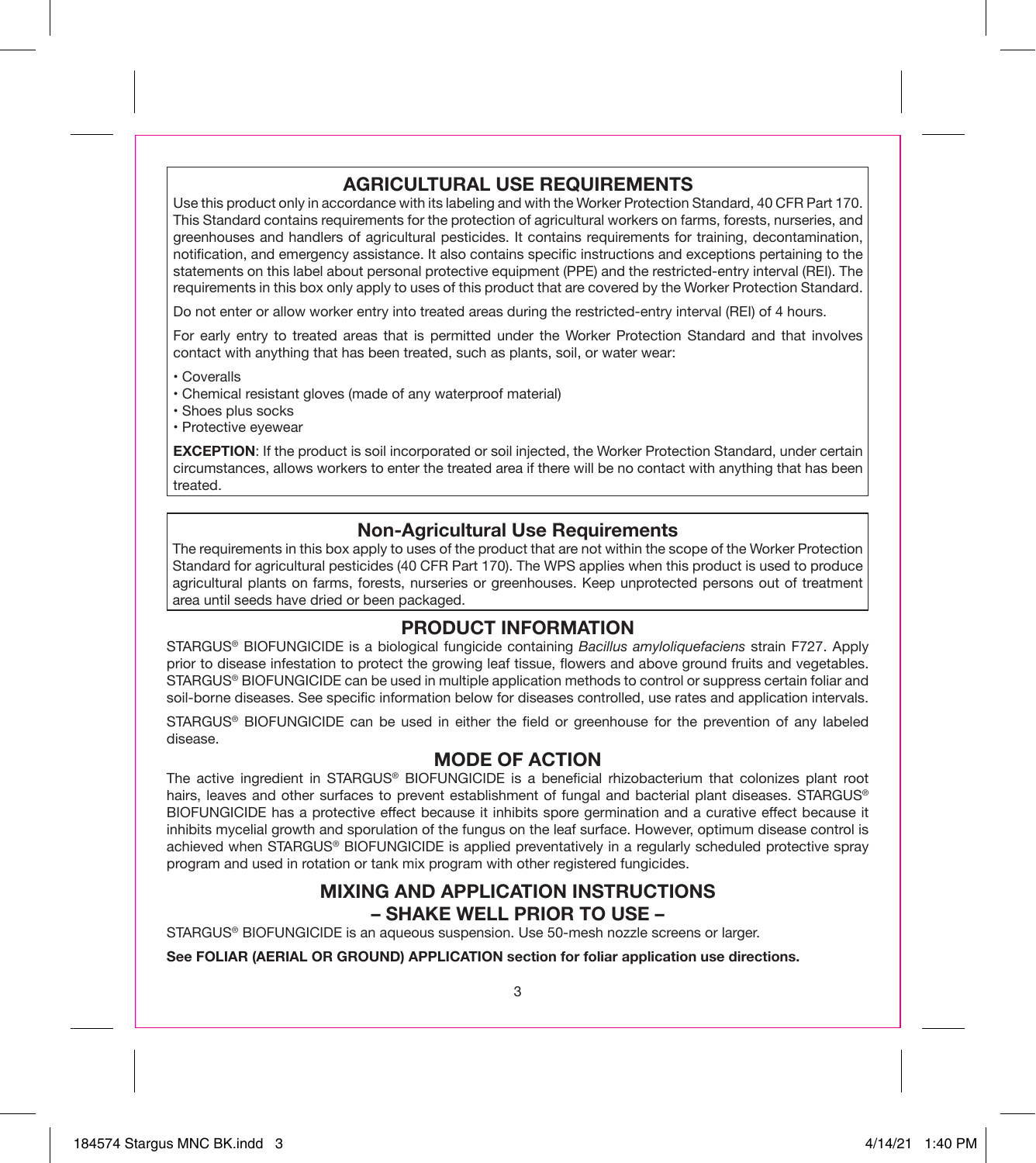**See BACKPACK/HANDHELD SPRAYER section for use directions. See CHEMIGATION section for chemigation use directions. See PRE-PLANT DIP section for pre-plant dip use directions. See SOIL TREATMENT section for soil application use directions.**

Use higher water volumes with larger sized crops and extensive foliage to secure thorough coverage.

**STARGUS® BIOFUNGICIDE alone:** Add 1/2 of the required amount of water to the mix tank. With the agitator running, add the STARGUS® BIOFUNGICIDE to the mix tank. Continue agitation while adding the remainder of the water. Begin application of the solution after the STARGUS® BIOFUNGICIDE has completely dispersed into the mix water. Maintain agitation until all the mixture has been applied.

**STARGUS® BIOFUNGICIDE + tank-mixtures:** Add 1/2 - 3/4 of the required amount of water to the mix tank. Start the agitation before adding any tank-mix partners. In general, tank-mix partners should be added in this order: wettable powders, dry flowable formulations, liquid flowable formulations, and emulsifiable formulations such as STARGUS® BIOFUNGICIDE. Always allow each tank-mix partner to become completely dispersed before adding the next component. Maintain continuous agitation until all components have been dispersed and throughout the application process. After all components are completely dispersed add the remainder of the water. STARGUS® BIOFUNGICIDE cannot be mixed with another product with a prohibition against mixing. Use of the tank-mix must be in accordance with the more restrictive label limitations and precautions. **Do not pre-mix STARGUS® BIOFUNGICIDE with any other tank-mix component prior to adding to the spray tank**.

**Compatibility:** Do not combine STARGUS® BIOFUNGICIDE in the spray tank with pesticides, adjuvants, or fertilizers if there has been no previous experience or use of the combination to show it is physically compatible, effective, and non-injurious under your use conditions.

STARGUS® BIOFUNGICIDE is compatible with many commonly used pesticides, fertilizers, adjuvants, and surfactants, but has not been evaluated with all potential combinations. To ensure compatibility of the tank mix combinations, evaluate prior to use as follows: Using a suitable container, add the proportional amounts of product to water. Add wettable powders first, then water dispersible granules, then liquid flowables, and lastly, emulsifiable concentrates. Mix thoroughly and let stand for at least five minutes. If the combination stays mixed or can be remixed, it is physically compatible. Test the mix on a small portion of the crop to be treated to ensure that a phytotoxic response will not occur as a result of the application.

#### **FOLIAR (GROUND AND AERIAL) APPLICATION INSTRUCTIONS 0.5 – 4 quarts STARGUS® BIOFUNGICIDE per acre**

For foliar ground applications, to optimize disease control and to maximize yields, apply this product 10-100 gallons of water per acre. Increase water volume as plant size increases.

For foliar aerial applications, apply this product in 3-10 gallons of water per acre.

Repeat applications at 7- to 10- day intervals.

Consult your local Extension specialist or crop consultant regarding the optimum timing of fungicide applications.

#### **Orchard Spraying**

- · Dilute spray application: Dilute applications: this product can be applied by ground equipment to vine and tree crops in dilute applications of 100 - 400 gallons of water. Avoid excessive amounts of water that result in the runoff of spray material
- Concentrate spray application: This application method is based on the premise that all plant parts are uniformly covered with spray solution but not to the point of runoff as with a dilute spray. Instead, a lower spray volume is used to deliver the same application rate of product per acre as is used for the dilute spray.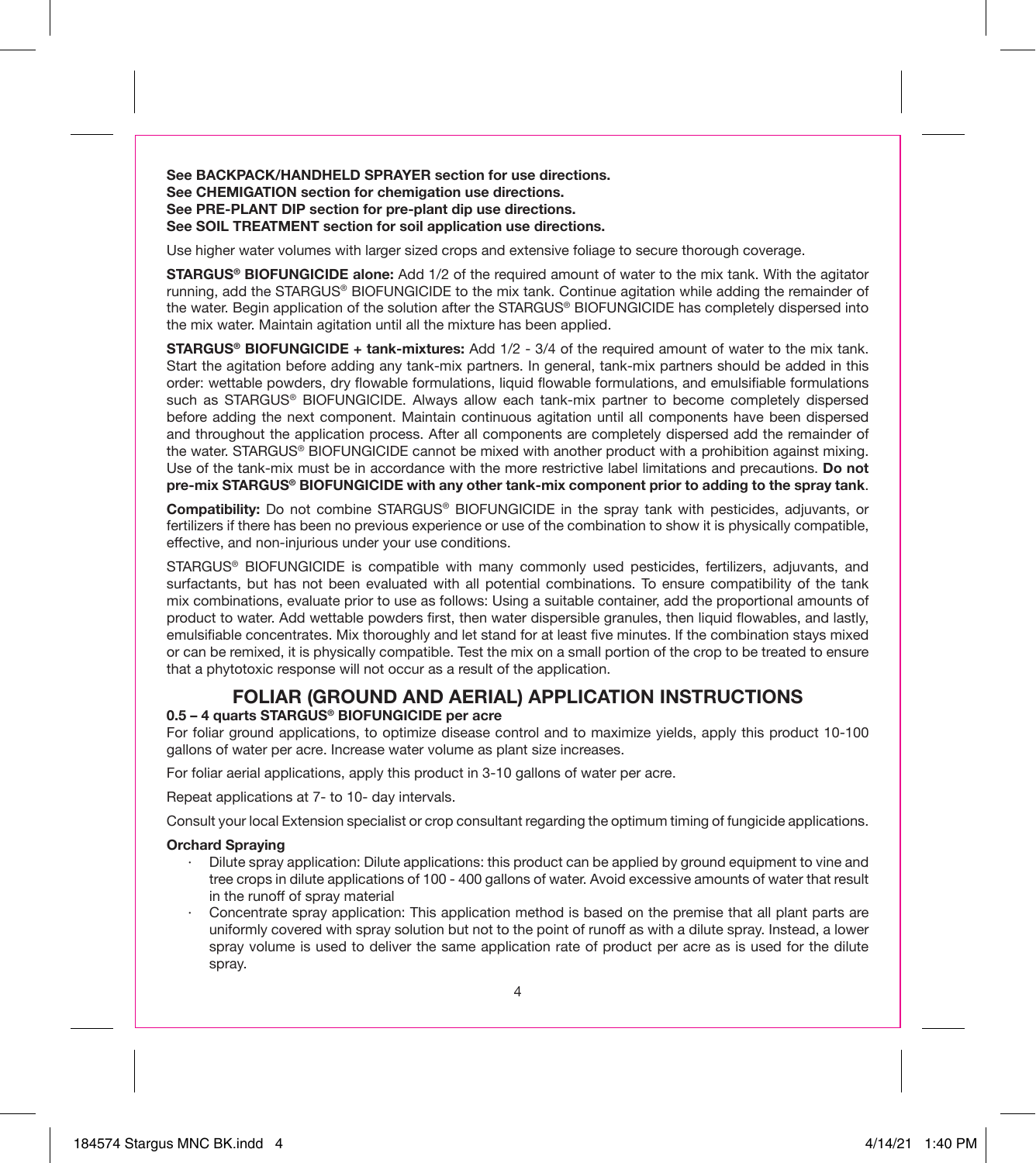Do not spray when wind speed favors drift beyond the area intended for use.

Avoiding spray drift is the responsibility of the applicator.

## **AERIAL DRIFT REDUCTION ADVISORY INFORMATION**

Unless specified differently in the SELECTED CROPS section, apply in a spray volume of 5 or more gallons per acre on row crops and 10 or more gallons per acre on tree or orchard crops. Disease control by aerial application may be less than control by ground application because of reduced coverage.

**SPRAY DRIFT** Avoiding spray drift at the application site is the responsibility of the applicator. The interaction of many equipment- and weather- related factors determine the potential for spray drift. The applicator and the grower are responsible for considering all these factors when making decisions. Where states have more stringent regulations, they must be observed. Note: This section is advisory in nature and does not supersede the mandatory label requirements.

**INFORMATION ON DROPLET SIZE:** The most effective way to reduce drift potential is to apply large droplets. The best drift management strategy is to apply droplets large enough to provide sufficient coverage and control. Applying larger droplets reduces drift potential, but will not prevent drift if applications are made improperly, or under unfavorable environmental conditions (see Wind, Temperature and Humidity, and Temperature Inversions).

**CONTROLLING DROPLET SIZE:** Use high flow rate nozzles to apply the highest practical spray volume. Nozzles with higher rated flows produce larger droplets. Pressure – Do not exceed the nozzle manufacturer's recommended pressures. For many nozzle types, lower pressure produces larger droplets. When high flow rates are needed, use higher flow rate nozzles instead of increasing pressure. Number of Nozzles – Use the minimum number of nozzles that provide uniform coverage. Nozzle Orientation – Orienting nozzles so that the spray is released parallel to the airstream produces larger droplets than other orientations and is the recommended practice. Significant deflection from horizontal will reduce droplet size and increase drift potential. Nozzle Type – Use a nozzle type that is designed for the intended application. With most nozzle types, narrower spray angles produce larger droplets. Consider using low-drift nozzles. Solid stream nozzles oriented straight back produce the largest droplets and the lowest drift.

**BOOM WIDTH:** For aerial applications, the boom width must not exceed 75% of the wingspan or 90% of the rotary blade. Use upwind swath displacement and apply only when wind speed is 2-10 mph as measured by an anemometer. Use medium or coarser spray according to ASAE 572 definition for standard nozzles or VMD for spinning atomizer nozzles. If application includes a no-spray zone, do not release spray at a height greater than 10 feet above the ground or crop canopy.

**APPLICATION HEIGHT:** Do not make application at a height greater than 10 feet above the top of the largest plants unless a greater height is required for aircraft safety. Making applications at the lowest height that is safe reduces exposure of droplets to evaporation and wind.

**SWATH ADJUSTMENT:** When applications are made with a crosswind, the swath will be displaced downward. Therefore, on the up and downwind edges of the field, the applicator must compensate for this displacement by adjusting the path of the aircraft upwind. Swath adjustment distance should increase with increasing drift potential (higher wind, smaller drops, etc.).

**WIND:** Drift potential is lowest between wind speeds of 2-10 mph. However, many factors, including droplet size and equipment type determine drift potential at any given speed. Application should be avoided below 2 mph due to variable wind direction and high inversion potential. NOTE: Local terrain can influence wind patterns. Every applicator should be familiar with local wind patterns and how they affect spray drift.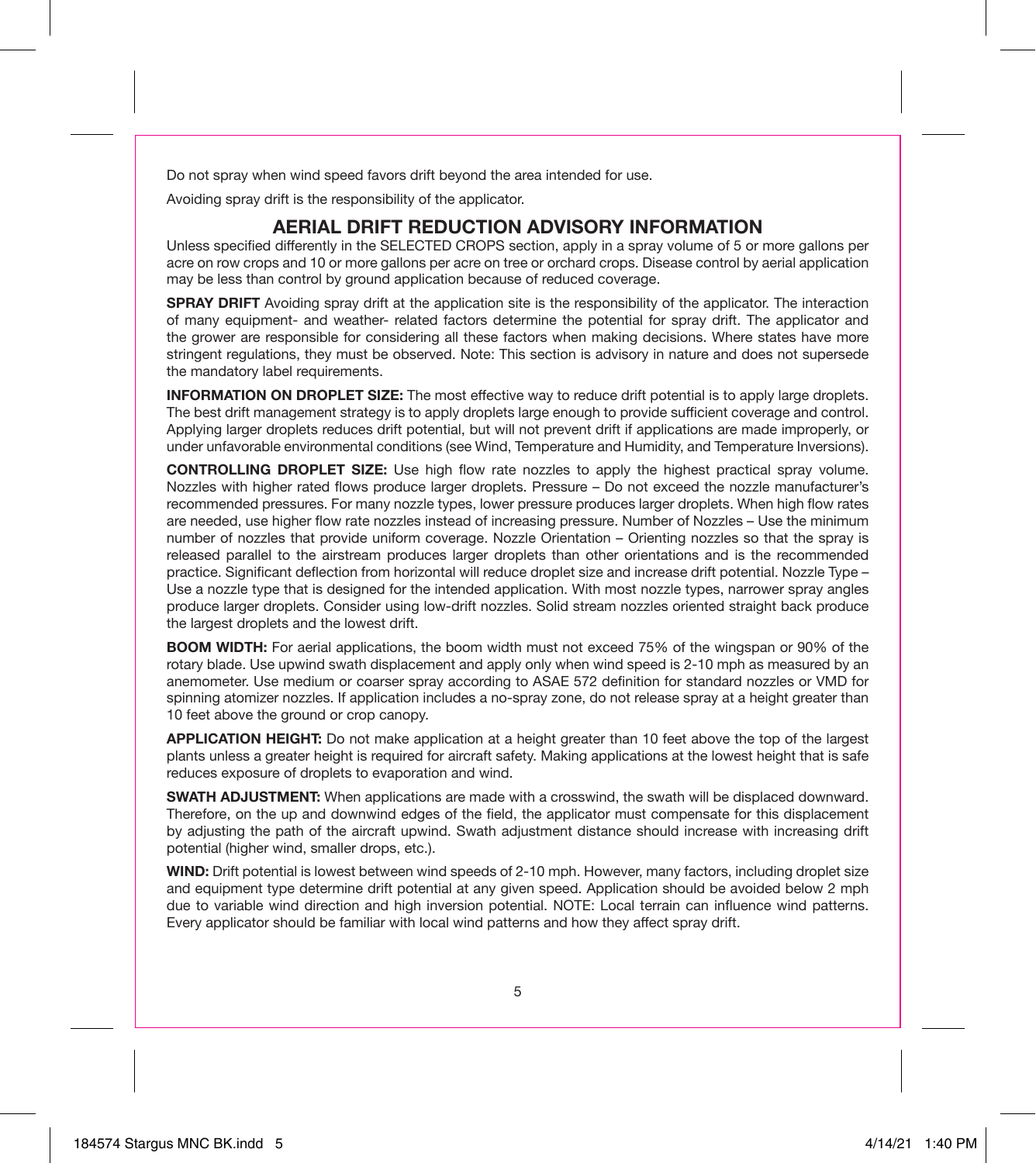**TEMPERATURE AND HUMIDITY:** When making applications in low relative humidity, set up equipment to produce larger droplets to compensate for evaporation. Droplet evaporation is most severe when conditions are both hot and dry.

**TEMPERATURE INVERSIONS:** Do not apply during a temperature inversion because drift potential is high. Temperature inversions restrict vertical air mixing, which causes small, suspended droplets to remain in a concentrated cloud. This cloud can move in unpredictable directions due to the light variable winds common during inversions. Temperature inversions are characterized by increasing temperatures with altitude and are common on nights with limited cloud cover and light to no wind. They begin to form as the sun sets and often continue into the morning. Their presence can be indicated by ground fog; however, if fog is not present, inversions can also be identified by the movement of smoke from a ground source or an aircraft smoke generator. Smoke that layers and moves laterally in a concentrated cloud (under low wind conditions) indicates an inversion, while smoke that moves upward and rapidly dissipates indicates good vertical air mixing.

**SENSITIVE AREAS:** The pesticide should only be applied when the potential for drift to adjacent sensitive areas (e.g. residential areas, bodies of water, known habitat for threatened or endangered species, non-target crops) is minimal (e.g. when wind is blowing away from the sensitive areas). Do not allow spray to drift from the application site and contact people, structures people occupy at any time and the associated property, parks and recreation areas, non-target crops, aquatic and wetland areas, woodlands, pastures, rangelands, or animals.

# **BACKPACK/HAND-HELD SPRAYER USE DIRECTIONS**

The use rate for STARGUS® BIOFUNGICIDE when applied in a backpack or hand-held sprayer is  $0.5 - 1$  fluid ounces per gallon applied at 1 - 2.5 gallons of water per 1000 square feet. Or apply STARGUS® BIOFUNGICIDE at a dilution of 0.5 – 2.5 fluid ounces per gallon of water. Apply sufficient volume to obtain thorough coverage but do not use carrier volumes and/or adjuvants that create spray runoff or drip-accumulation at the base of fruit or on the commodity. See specific application recommendations pertaining to each crop for additional details.

Use rate for STARGUS® BIOFUNGICIDE

|       | Tablespoons<br>STARGUS® BIOFUNGICIDE<br>per Gallon of Water | <b>Fluid Ounces</b><br>STARGUS® BIOFUNGICIDE<br>per Gallon of Water | Applied (diluted) Gallons<br>per 1,000 sq. ft. |
|-------|-------------------------------------------------------------|---------------------------------------------------------------------|------------------------------------------------|
| Rates | 1-2                                                         | $0.5 - 1$                                                           | $1 - 2.5$                                      |

# **CHEMIGATION USE DIRECTIONS**

**Apply STARGUS® BIOFUNGICIDE according to the instructions below unless specified differently in the SELECTED CROPS section.**

#### **Chemigation (drip)**

 **2– 4 quarts per acre**

For chemigation applications for improved plant growth and suppression of soil-borne diseases, apply this product through drip irrigation.

**Soil Drench Chemigation 2– 4 quarts per acre**

Make an initial application of this product during or shortly after transplant to reduce transplant shock, suppress soil-borne diseases and improve root growth. Multiple drench applications can be made on a 10- to 21-day interval.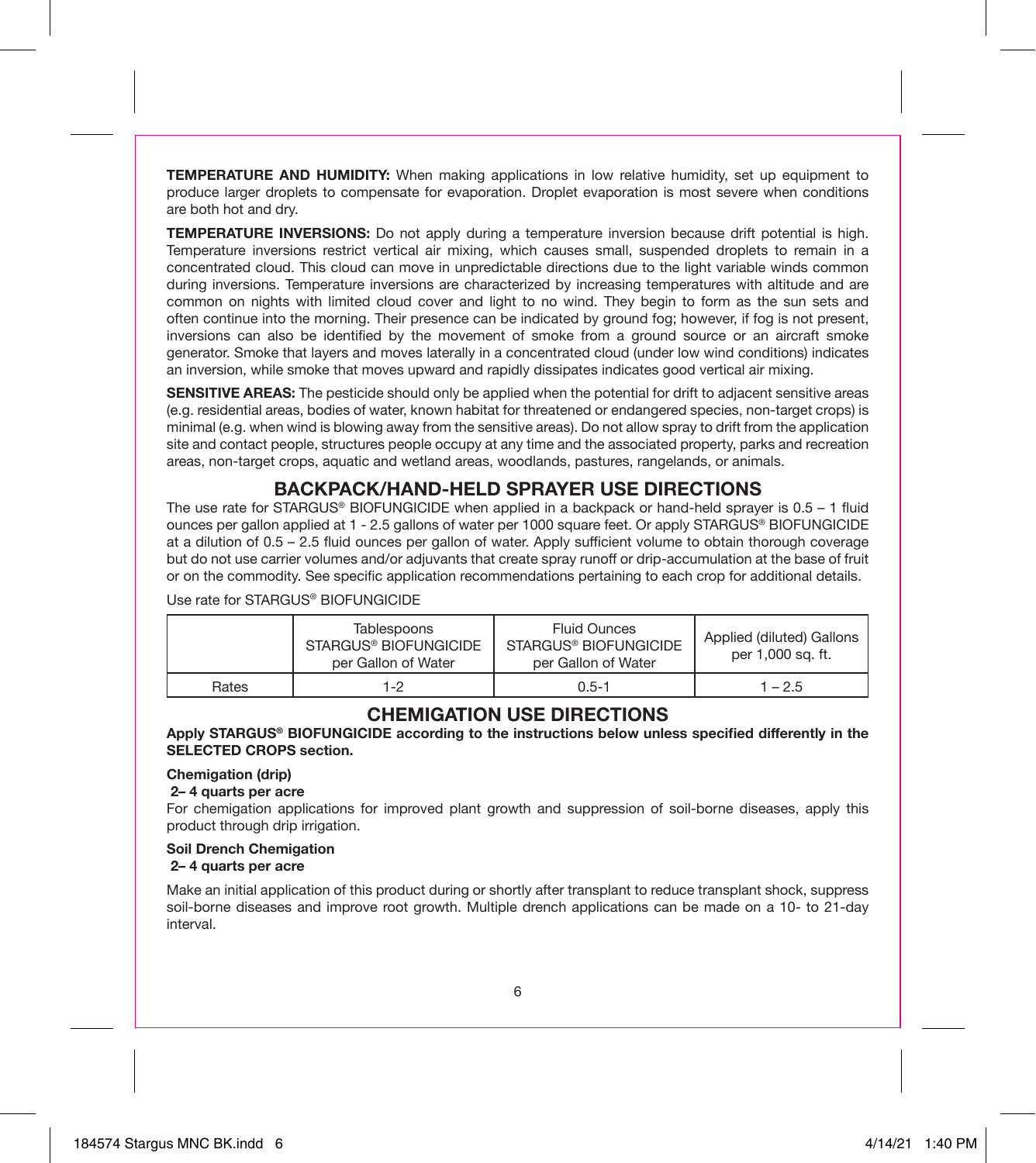# **Chemigation (sprinkler)**

#### **1 – 4 quarts per acre**

For chemigation applications, apply STARGUS® BIOFUNGICIDE through overhead irrigation at the rate of 1 - 4 quarts per acre immediately after transplant and at 10- to 21-day intervals or begin 14 days after transplant when plant dip or soil drench applications are used.

#### **General Requirements -**

- 1) Apply this product only through a drip system or sprinkler including center pivot, lateral move, end tow, side (wheel) roll, traveler, big gun, solid set, hand move, flood(basin), furrow, border or drip (trickle) irrigation systems. Do not apply this product through any other type of irrigation system.
- 2) Crop injury, lack of effectiveness, or illegal pesticide residues in the crop can result from non-uniform distribution of treated water.
- 3) If you have questions about calibration, you should contact State Extension Service specialists, equipment manufacturers or other experts.
- 4) Do not connect an irrigation system (including greenhouse systems) used for pesticide application to a public water system unless the pesticide label-prescribed safety devices for public water systems are in place.
- 5) A person knowledgeable of the chemigation system and responsible for its operation, or under the supervision of the responsible person, shall shut the system down and make necessary adjustments should the need arise.

#### **Application Instructions for All Types of Chemigation -**

- 1) Remove scale, pesticide residues, and other foreign matter from the chemical supply tank and entire injector system. Flush with clean water. Failure to provide a clean tank, void of scale or residues may cause product to lose effectiveness or strength.
- 2) Determine the treatment rates as indicated in the directions for use and make proper dilutions. Product can be applied continuously or at any time during the water application.
- 3) Prepare a solution in the chemical tank by filling the tank with the required water and then adding product as required. Maintain agitation throughout the mixing and application process
- 4) The pesticide injection pipeline must contain a functional, automatic, quick-closing check valve to prevent the flow of fluid back toward the injection pump.
- 5) The pesticide injection pipeline must contain a functional, normally closed, solenoid-operated valve located on the intake side of the injection pump and connected to the system interlock to prevent fluid from being withdrawn from the supply tank when the irrigation system is either automatically or manually shut down.
- 6) The system must contain functional interlocking controls to automatically shut off the pesticide injection pump when the water pump motor stops, or in cases where there is no water pump, when the water pressure decreases to the point where pesticide distribution is adversely affected.
- 7) Systems must use a metering pump, such as a positive displacement injection pump (e.g., diaphragm pump) effectively designed and constructed of materials that are compatible with pesticides and capable of being fitted with a system interlock.
- 8) The system must contain a functional check valve, vacuum relief valve and low-pressure drain appropriately located on the irrigation pipeline to prevent water source contamination from back flow.
- 9) The irrigation line or water pump must include a functional pressure switch which will stop the water pump motor when the water pressure decreases to the point where pesticide distribution is adversely affected.

#### **Specific Requirements for Chemigation Systems Connected to Public Water Systems -**

1) Public water system means a system for the provision to the public of piped water for human consumption if such system has at least 15 service connections or regularly serves an average of at least 25 individuals daily at least 60 days out of the year.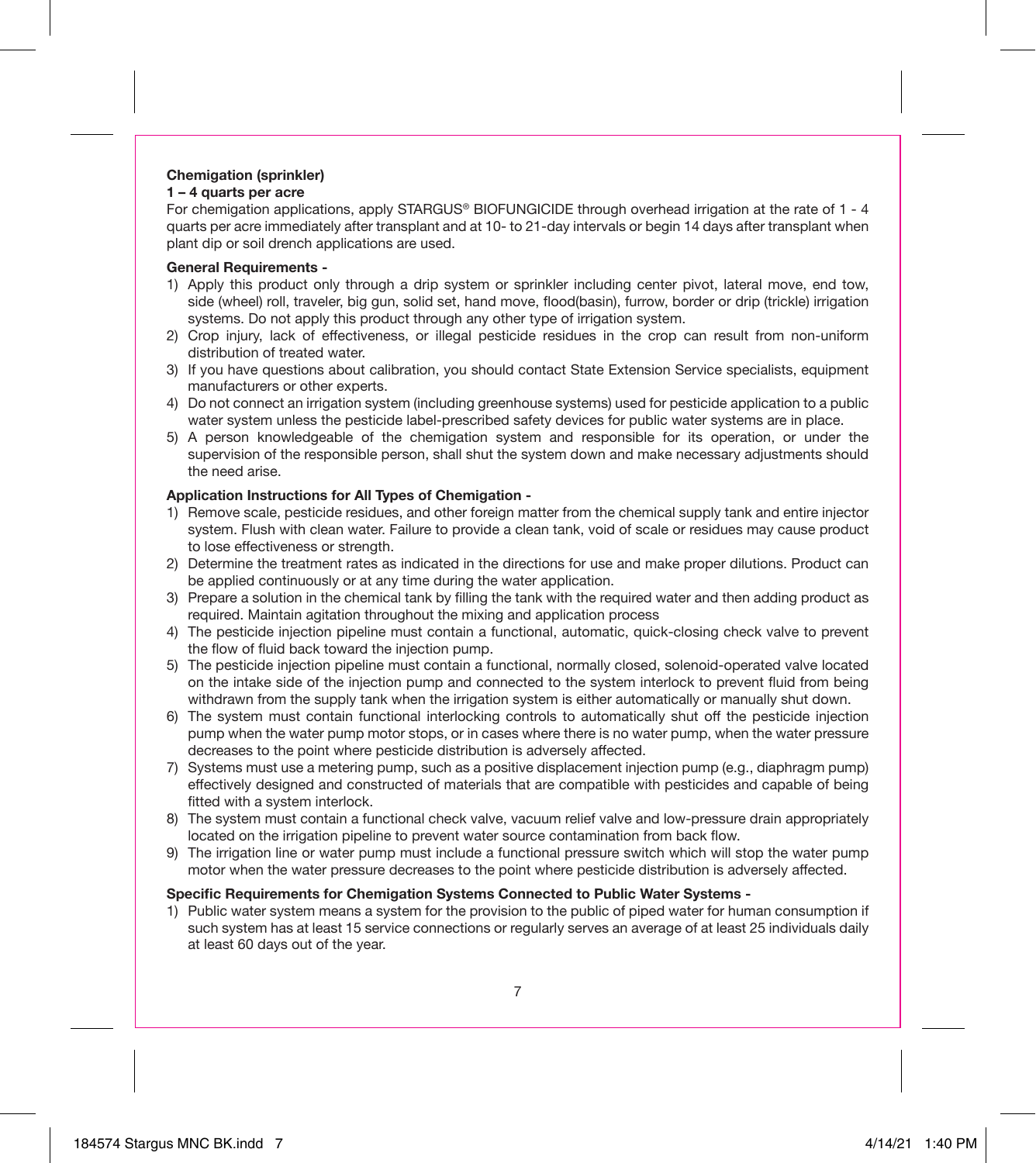2) Chemigation systems connected to public water systems must contain a functional, reduced-pressure zone, backflow preventer (RPZ) or the functional equivalent in the water supply line upstream from the point of pesticide introduction. As an option to the RPZ, the water from the public water system should be discharged into a reservoir tank prior to pesticide introduction. There shall be a complete physical break (air gap) between the outlet end of the fill pipe and the top or overflow rim of the reservoir tank of at least twice the inside diameter of the fill pipe.

#### **Specific Requirements for Flood (Basin), Furrow and Border Chemigation -**

1) Systems using a gravity flow pesticide dispensing system must meter the pesticide into the water at the head of the field and downstream of a hydraulic discontinuity such as a drop structure or weir box to decrease potential for water source contamination from back flow if water flow stops.

# **PRE-PLANT DIP USE DIRECTIONS**

#### **Plant Dip\***

#### **1 - 4 quarts per 100 gallons**

For transplant applications for improved plant growth and suppression of soil-borne diseases, apply this product as a pre-plant dip immediately prior to transplanting.

# **SOIL TREATMENT USE DIRECTIONS**

STARGUS® BIOFUNGICIDE can be applied by soil drench, in-furrow and banded spray, or soil injection to improve plant health and to protect against certain soil-borne diseases.

In general, STARGUS® BIOFUNGICIDE can be applied by the following methods, unless specified differently in the SELECTED CROPS section:

#### **Soil Drench Applications:**

#### **Soil Drench**

#### **3 – 4 quarts per acre**

For soil drench applications, apply this product at a concentration of 3 - 4 quarts per acre in up to 100 gallons of water, thoroughly soak the growing media and root zone. Make an initial application of this product during or shortly after transplant to reduce transplant shock, suppress soil-borne diseases and improve root growth. Multiple drench applications can be made on a 10- to 21-day interval.

#### **Shanked-In and Injected Applications:**

STARGUS® BIOFUNGICIDE can be shanked-in or injected into the soil alone, or with most types of liquid nutrients. Refer to the In-Furrow and Banded Applications table below for rate instructions.

#### **In-Furrow and Banded Applications:**

#### **In-Furrow**

#### **2 – 4 quart per acre ( 2 – 8 fl. oz. per 1000 ft. row)**

For in-furrow applications, at planting, apply this product as an in-furrow spray at the rate of 1 – 8 fluid ounces per 1000 feet of row according to the chart(in the SOIL TREATMENT USE DIRECTIONS section. Apply STARGUS® BIOFUNGICIDE in 5 - 15 gallons of water per acre so as the spray is directed into the seed furrow just before the seeds are covered. For banded applications apply to the open seed furrow and lightly incorporate after the seed furrow is closed.

#### **Banded Soil drench**

#### **2 – 4 quarts/acre**

Apply as a banded soil drench, or chemigate via microsprinkler, drip or other irrigation system in sufficient water to move product into the root zone. Begin applications during early shoot growth and continue applications on a 4- to 6-week interval until fall.

\*not labeled for this use in California.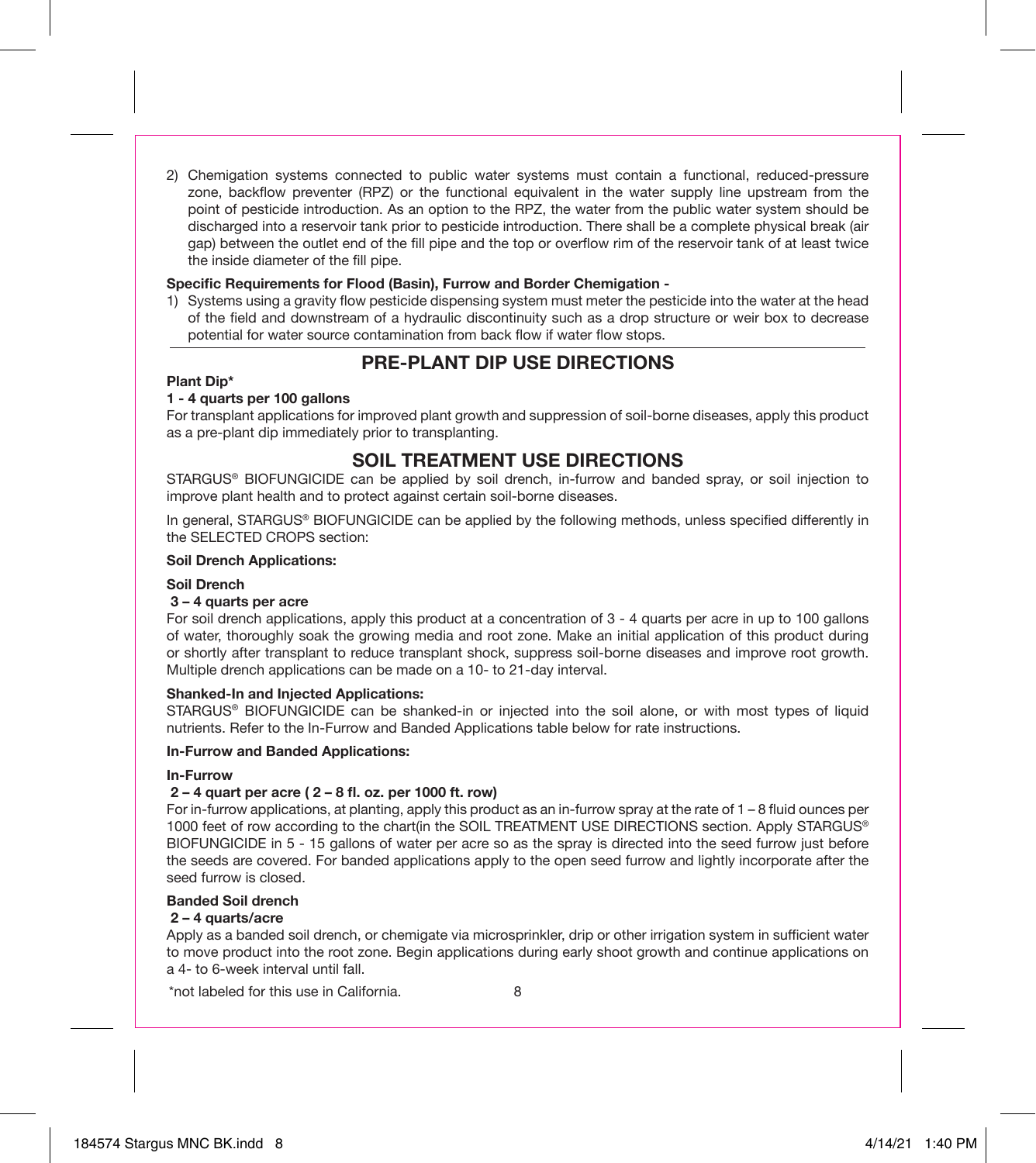| Rate                               |          |          | In-Furrow and Banded Application Rates<br>Product per Acre (fl. oz.) |          |          |          |          |
|------------------------------------|----------|----------|----------------------------------------------------------------------|----------|----------|----------|----------|
|                                    | 20" Rows | 30" Rows | 32" Rows                                                             | 34" Rows | 36" Rows | 38" Rows | 40" Rows |
| 4.0 fl. oz.<br>per 1000 ft.<br>row | 104.5    | 69.7     | 65.3                                                                 | 61.5     | 58.1     | 55.0     | 52.3     |
| 6.0 fl. oz.<br>per 1000 ft.<br>row |          | 104.5    | 97.9                                                                 | 92.2     | 87.1     | 82.5     | 78.4     |
| 8.0 fl. oz.<br>per 1000 ft.<br>row |          |          |                                                                      | 123.0    | 116.2    | 110.0    | 104.5    |

20" = 26,136 row ft./acre, 30" = 17,424 row ft./acre, 32" = 16,315 row ft./acre, 34" = 15,374 row ft./acre, 36" = 14,520 row ft./acre, 38" = 13,754 row ft./acre, 40" = 13,068 row ft./acre.

## **APPLICATION RATES FOR SELECTED CROPS**

STARGUS® BIOFUNGICIDE can be applied up to and including the day of harvest.

The general recommended use rate for STARGUS® BIOFUNGICIDE applied alone or as an alternate spray is 1 - 4 quarts per 100 gallons of water (0.25 – 1.0% v/v dilution). When tank mixed with another fungicide, the use rate for STARGUS® BIOFUNGICIDE is 0.5 - 4 quarts in 100 gallons of water. Use higher water volumes with larger sized crops and extensive foliage in order to secure thorough coverage. See specific application recommendations for additional details.

For greenhouse application, the recommended use rate for STARGUS® BIOFUNGICIDE is 1 - 4 quarts in 100 gallons of water sprayed until just before point of runoff. When tank mixed with another fungicide, the use rate for STARGUS® BIOFUNGICIDE is 0.5 – 4 quarts in 100 gallons of water. Repeat at 7- to 10-day intervals as needed. See specific application recommendations for additional details. This product may be used to control certain diseases of container, bench, flat, plug, bed, or field-grown ornamentals in greenhouses, shade-houses, outdoor nurseries, retail nurseries, and other landscape areas. Spray until just before point of runoff.

STARGUS® BIOFUNGICIDE has a **pre-harvest interval (PHI)** of **0 days**.

Do not enter (or allow worker entry) into treated areas during the **restricted-entry interval (REI)** of **4 hours**.

#### **FOR USE ON THE FOLLOWING CROPS FOR CONTROL OR SUPPRESSION OF THE FOLLOWING PESTS / DISEASES / PATHOGENS**

- Aerial Web Blight (*Rhizoctonia solani*)\*
- Alternaria Blight (*Alternaria cucumerina*)\*
- Alternaria Blotch (*Alternaria mali*)\*
- Alternaria Brown Spot (*Alternaria alternata*)
- Alternaria Fruit Rot (*Alternaria spp.)*
- Alternaria Leaf Blight (*Alternaria spp.)*
- Alternaria Leaf Spot (*Alternaria spp*.)
- Alternaria Leaf Spot, Boll Rot (*Alternaria spp*.)
- Alternaria Spot/Fruit Rot (*Alternaria alternata*)
- Angular Leaf Spot (*Mycosphaerella angulata)*\* *(Xanthomonas fragariae*)\*

\*not labeled for this use in California.

 $\alpha$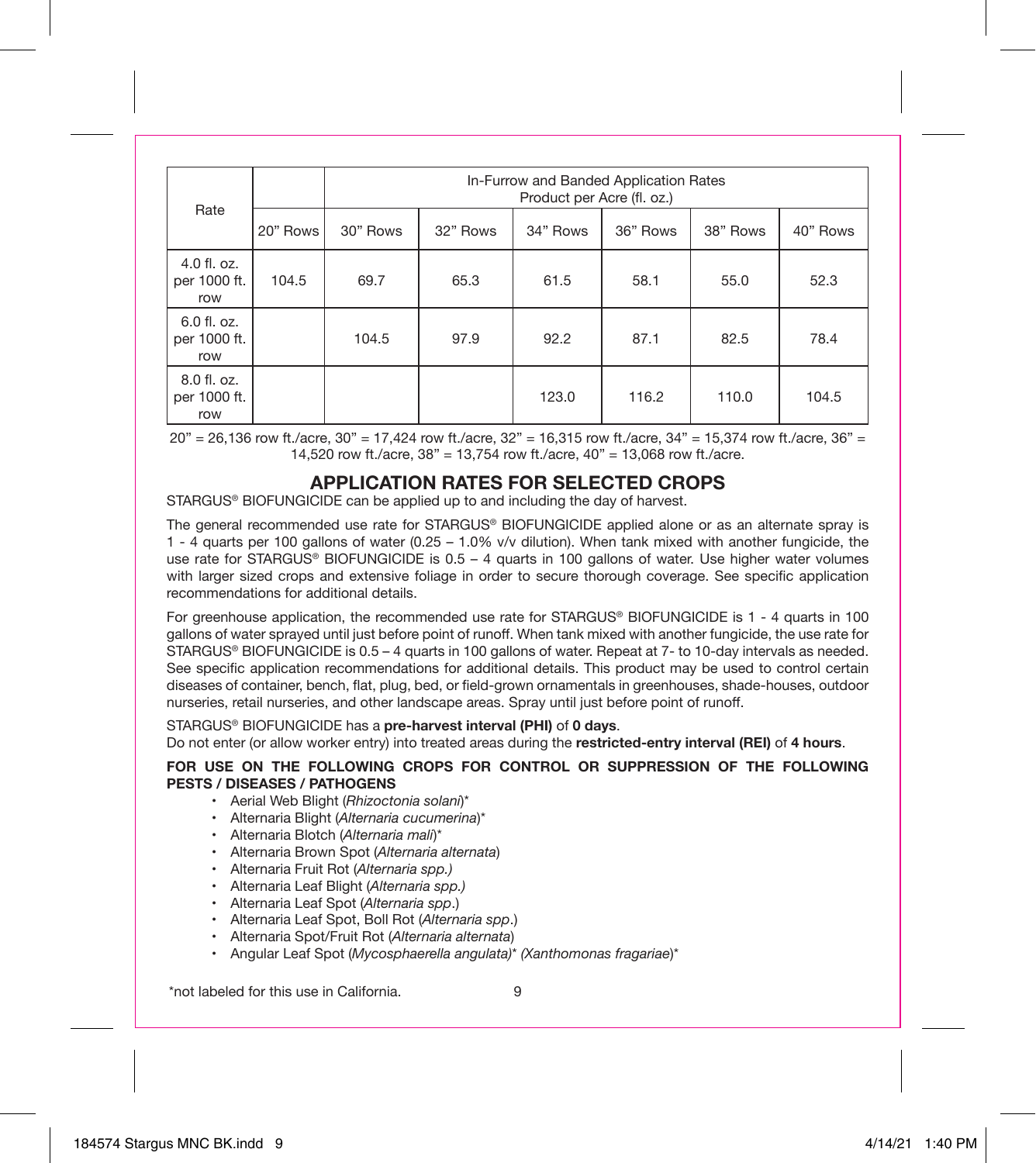- Anthracnose (*Collectotrichum spp.) (Gnomonia leptostyla) (Colletotrichum gloeosporioides) (Colletotrichum lagenarium) (Colletotrichum truncatum) (Elsinoe ampelina)\**
- Anthracnose *(Colletotrichum coccodes) (Colletotrichum atramentarium) (Colletotrichum dematium)\**
- Anthracnose (*Colletotrichum spp*.) suppression only\*
- Anthracnose and Black Stem Rot (*Colletotrichum trifolii*)\*
- Anthracnose Boll Rot (*Glomeria spp*.)\*
- Anthracnose Fruit Rot (*Colletotrichum acutatum)*
- Anthracnose Leaf Blight (*Colletotrichum graminicola)\**
- Anthracnose of Potato (*Colletotrichum* coccodes)\*
- Anthracnose, Boll Rot (*Glomeria spp*.)\*
- Apple Scab (*Venturia inaequalis*) (Suppression only)
- Ascochyta Blight, Boll Rot (*Ascochyta spp.)\**
- Bacterial Blight *(Xanthomonas campestris pv. pruni) (Xanthomonas campestris)*
- Bacterial Blight and Streak (*Xanthomonas spp.)*
- Bacterial Blight/Rot (*Xanthomonas spp.)*
- Bacterial Leaf Blight (*Xanthomonas campestris)*
- Bacterial leaf streak (*Xanthomonas campestris pv. Holcicola)*
- Bacterial Pustule (*Xanthomonas spp.)*
- Bacterial Spot (*Xanthomonas pruni) (Xanthomonas spp.) (Xanthomonas cucurbitae)*
- Black Mold (*Alternaria alternata)*
- Black root rot *(Rhizoctonia spp.)*
- Black Rot (*Guignardia bidwellii)*
- Black Rot/Frogeye Leaf Spot (*Botryosphaeria obtusa)\**
- Black Scurf (*Rhizoctonia solani)*
- Black shank (*Phytophthora nicotianae)*
- Black Spot (*Guignardia citricarpa), (Phyllosticta citricarpa)*
- Blossom Blight (*Monilinia spp.)\**
- Blue Mold (*Peronospora tabacina)*
- Boll Rot (*Alternaria spp.) (Ascochyta spp.) (Fusarium spp.) (Phoma spp.)*\*
- Bot Rot (*Botryosphaeria dothidea)*
- Botryosphaeria Blight (*Botryosphaeria dothidea)*
- Botrytis (*Botrytis cinerea)*
- Botrytis Blight (*Botrytis cinerea)*
- Botrytis Bud Rot (*Botrytis cinerea)*
- Botrytis Bunch Rot (*Botrytis cinerea)*
- Botrytis Fruit Rot (*Botrytis cinerea)*
- Botrytis Leaf Blight (*Botrytis squamosa)\**
- Botrytis Neck Rot (*Botrytis spp.)*
- Brown / Hull Rot (*Monilinia spp.)\**
- Brown blight (*Alternaria alternata) (Alternaria tenuis)\**
- Brown leaf spot and stem canker (*Ascochyta spp.) (Asochyta prasadii) (Phoma spp.)(Didymella spp.) (Phoma exigua)( Phoma glomerata)(Phoma herbarum)\**
- Brown patch (*Rhizoctonia solani*)
- Brown Rot (*Monilinia spp.)\**
- Brown Rot Blossom Blight (*Monilinia laxa*)
- Brown Rot Fruit Rot (*Monilinia fruticola*)\*
- Brown Spot (*Alternaria spp.) (Septoria glycines*)\*

\*not labeled for this use in California.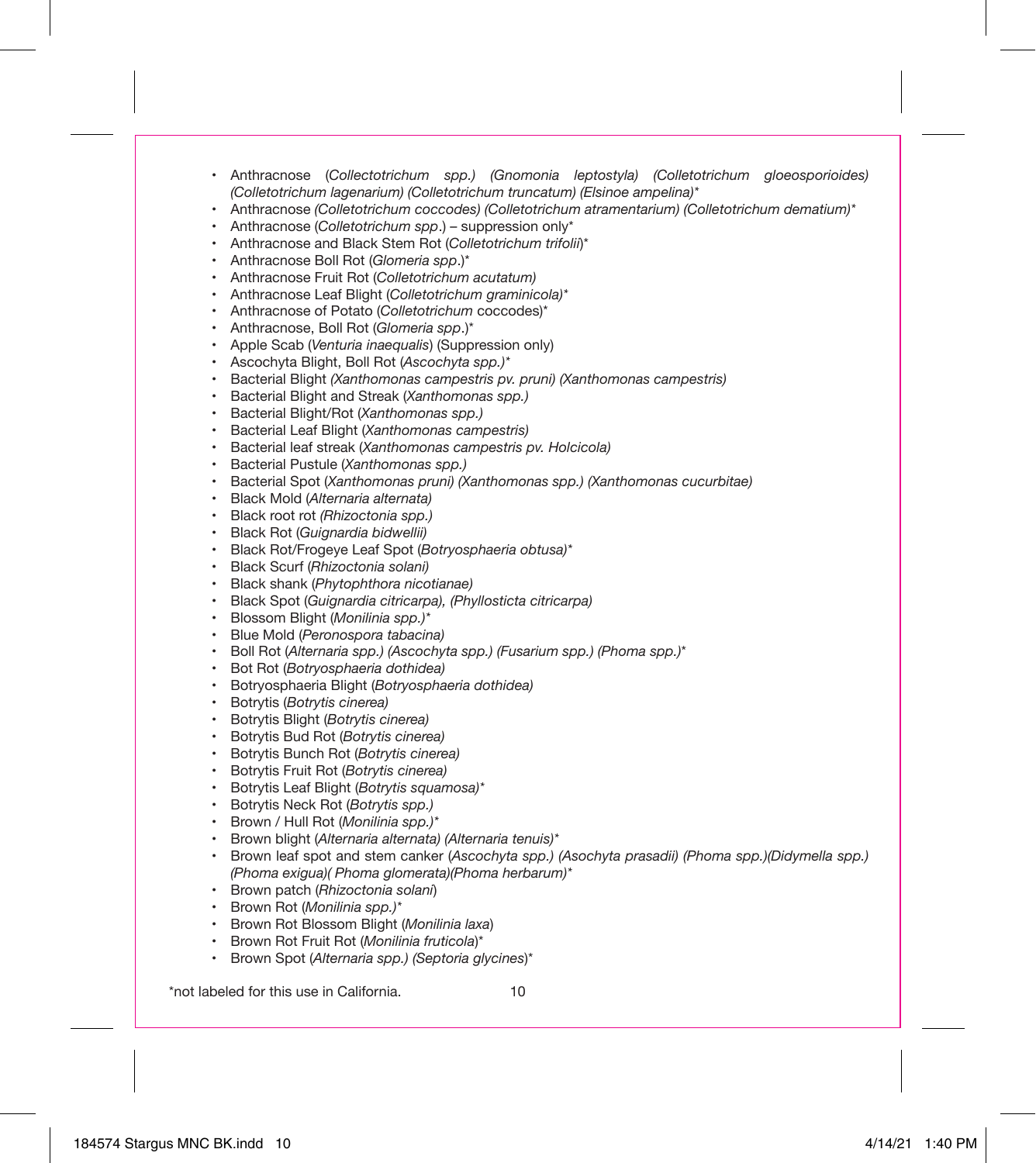- Cercospora Blight (*Cercospora asparagi)(Cercospora kikuchii)\**
- Cercospora Blight and Leaf Spot (*Cercospora spp.)*
- Cercospora Leaf Spot (*Cercospora citrulina) (Cercospora spp.) (Cercospora beticola)*
- *Cladosporium spp\**
- Cladosporium stem canker (*Cladosporium cladosporioides)(Cladosporium herbarum)(Mycospaerella tassiana)\**
- Colletotrichum Crown Rot (*Colletotrichum spp.) (Colletotrichum graminicola)\**
- Corn grey leaf spot (*Cercospora zeae-maydis) (Cercospora zeina)\**
- Dollar Spot (*Lanzia spp.) (Moellerodiscus spp*. formerly *Sclerotinia homeocarpa*)
- Downy Mildew (*Bremia lactucae), (Peronospora spp.) (Peronospora destructor) (Peronospora mansherica) (Peronospora parasitica) (Peronospora trifoliorum) (Plasmopara viburni) (Plasmopara viticola)* (*Pseudoperonospora cannabina) (Pseudoperonospora cubensis) (Pseudoperonospora humuli)*
- Early Blight (*Alternaria solani)*
- Early Blight of celery (*Cercospora apii)\**
- Early Leaf Spot (*Cercospora arachidicola)\**
- Fire Blight (*Erwinia amylovora*) suppression only
- Flyspeck (*Zygophiala jamaicensis*)\*
- Frog-eyed Leaf Spot (*Cercospora sojina*)\*
- Fruit rot *(Phomopsis spp.)*
- *Glomerella tucumanensis*, also known as *Colletotrichum falcatum* (Suppression Only)\*
- Gray Mold (*Botrytis cinerea) (Botrytis spp*.)
- Green Fruit Rot (*Botrytis cinerea*)
- Gummy Stem Blight (*Didymella bryoniae*)\*
- Hemp canker (*Sclerotinia sclerotiorum*)
- Hemp Leaf Spot (*Bipolaris sp*.)
- Late Blight (*Phytophthora infestans) (Septoria apiicola*)
- Late Leaf Spot (*Cercosporidium personatum*)\*
- Mummy Berry *(Monilinia vaccinii-corymbosi)*\*
- Onion Downy Mildew (*Peronospora destructor)*
- Onion Purple Blotch (*Alternaria porri)\**
- Phomopsis fruit rot *(Phomopsis viticola)*
- Phompsis Leaf Spot *(Phomopsis spp.)*
- Phytophthora Blight (*Phytophthora capsici)*
- Phytophthora Root Rot and Crown Rot (*Phytophthora spp.)*
- Phytophthora (*Phytophthora spp*.)
- Pin Rot Complex (*Alternaria/Xanthomonas)*
- Pink Rot (*Phytophthora erythroseptica)(Sclerotinia sclerotiorum)*
- Postbloom Fruit Drop (*Colletotrichum acutatum)\**
- Powdery Mildew *(Podosphaera leucotricha) (Uncinula necator) (Oidium spp.)*
- Pythium (aerial blight phase) (*Pythium spp.)*
- Pythium (*Pythium spp.)*
- *Pythium acanthicum*
- *Pythium aphanidermatum*
- Pythium Blight, Pythium Root Rot (*Pythium aphanidermatum), (Pythium spp.)*
- *Pythium dissoticum*
- *Pythium myriotylum*
- Pythium root and damping off

\*not labeled for this use in California.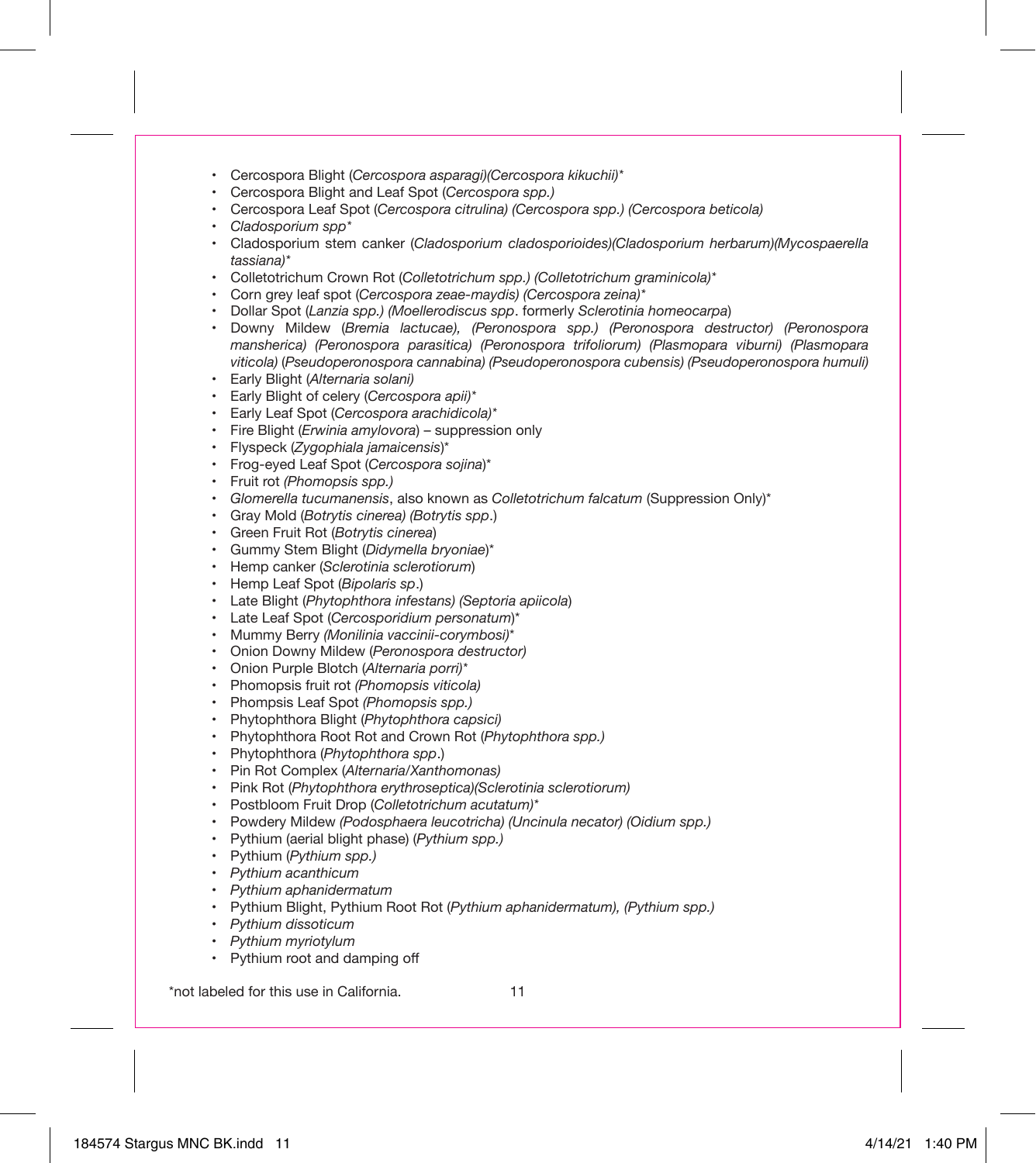- Red Rot (*Glomerella tucumanensis*, also known as *Colletotrichum falcatum)*
- Red Thread (*Laetisaria fuciformis)\**
- Rhizoctonia root rot *(Rhizoctonia solani)*
- Rhizoctonia *(Rhizoctonia spp.)*
- Scab (*Cladosporium carpophilum) (Sphaceloma perseae) (Elsinoe australis) (Elsinoe fawcetti) (Elsinoe mangiferae) (Venturia spp.)*
- Sclerotinia (*Sclerotinia Sclerotiorum)*
- Sclerotinia Head and Leaf Drop (*Sclerotinia minor) (Sclerotinia sclerotiorum)*
- Sclerotinia stem and crown rot (*Sclerotinia sclerotiorum*)
- Sclerotium root and stem rot (*Sclerotium rolfsii)(Athella rolfsii)*
- Shot Hole (*Wilsonomyces carpophilus)\**
- Smut *(Tilletia spp.)*
- Sorghum downy mildew (*Peronosclerospora sorghi)\**
- Southern blight (*Sclerotium rolfsii) (Athella rolfsii)*
- Southern leaf blight (*Bipolaris spp.) (Cochliobolus heterostrophus)\**
- Twig blight *(Phomopsis spp.)*
- Walnut Blight *(Xanthomonas campestris)*
- White Mold *(Sclerotinia sclerotiorum) (Sclerotium rolfsii) (Sclerotinia minor) (Sclerotinia trifoliorum)*
- white mold stem rot
- White Mold/ Sclerotinia Stem Rot *(Sclerotinia sclerotiorum)*
- *Xanthomonas campestris*
- Xanthomonas leaf spot (*Xanthomonas campestris pv. cannabis)*
- Xanthomonas Leaf Spot (*Xanthomonas campestris)*
- *Xanthomonas spp*.
- Yellow leaf spot (*Septoria cannabis)(Septoria cannabina)*

#### **ROOT AND TUBER VEGETABLES**

#### **Beet, Carrot, Cassava, Ginger, Ginseng, Horseradish, Parsnip, Potato, Radish, Rutabaga, Sugar Beets, Sweet Potato, Turnip, (including those for seed production), Yam**

For control of Early Blight (*Alternaria solani*), Black Root Rot/Black Crown Rot (*Alternaria* spp.), and Late Blight (*Phytophthora infestans*), begin application of this product in 25 - 100 gallons of water per acre soon after emergence when conditions are conducive to disease development. Repeat on a 7-day interval. In moderate to heavy disease pressure rotate or tank-mix STARGUS® BIOFUNGICIDE with another product labeled for control of early blight or late blight.

#### **LEAVES OF ROOT AND TUBER VEGETABLES Beet, Chervil, Rutabaga, Turnip**

**BULB VEGETABLES Garlic, Leek, Onion (Bulb and Green), Shallot**

\*not labeled for this use in California.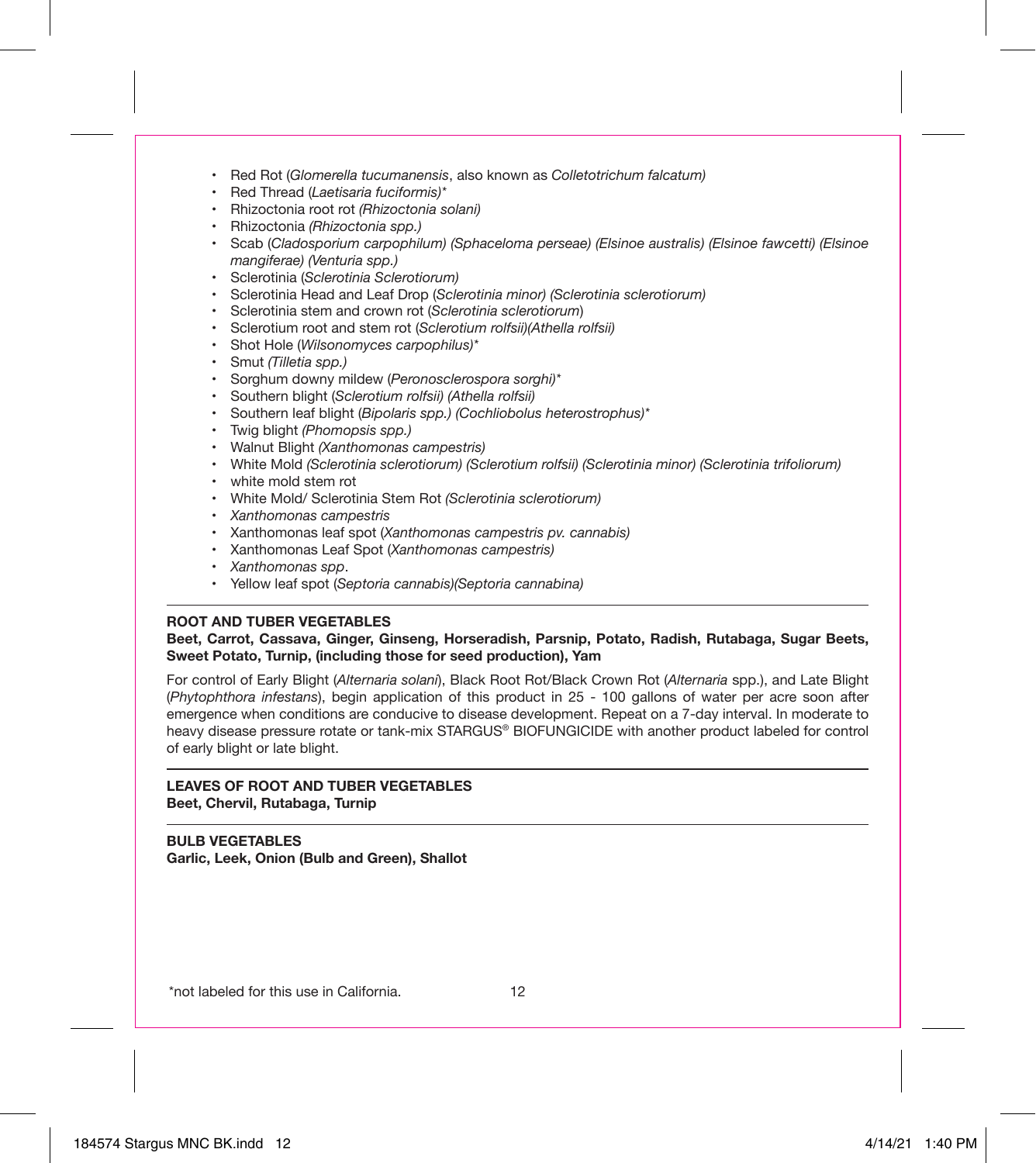#### **LEAFY VEGETABLE CROPS (EXCEPT** *BRASSICA* **VEGETABLES)**

**Arugula, Celery, Cilantro, Corn Salad, Cress, Dandelion, Dock, Edible Chrysanthemum, Endive, Fennel, Head Lettuce, Leaf Lettuce, Mustard Greens, Parsley, Purslane, Radicchio, Rhubarb, Spinach, Swiss Chard, Turnip Greens, Watercress**

For application through sprinkler or sub-surface drip irrigation, apply in sufficient water to move the product into the root zone.

#### *BRASSICA* **(COLE) LEAFY VEGETABLES**

**Broccoli, Broccoli Rabe, Brussels Sprouts, Cabbage, Cauliflower, Cavalo, Chinese Broccoli, Chinese Cabbage (Bok Choy), Chinese Cabbage (Napa), Chinese Mustard Cabbage (Gai Choy), Collards, Kale, Kohlrabi, Mizuna, Mustard Greens, Mustard Spinach, Rape Greens**

#### **LEGUME VEGETABLES, SUCCULENT OR DRIED (EXCLUDING PEANUTS)**

**Chick Peas, Dry Beans, Garbanzo Beans, Garden Pea, Green Beans, Lentils, Lima Beans, Peas, Shell Beans, Snap Beans, Soybean, Split Peas, and other legume crops (including those grown for seed or oil production)**

Consult your local Extension specialist or crop consultant regarding the optimum timing of fungicide applications.

For improved performance against Cercospora blight\* and frog-eyed leaf spot\*, apply 1 – 4 quarts of this product in a tank mix with another registered fungicide.

#### **FOLIAGE OF LEGUME VEGETABLES**

**Bean, Field Pea, Garden Pea, Soybean**

#### **FRUITING VEGETABLES**

#### **Eggplant, Ground Cherry, Okra, Pepper, Tomatillo, Tomato**

For improved control of bacterial spot, tank-mix STARGUS® BIOFUNGICIDE with a label rate of a copper-based fungicide or other fungicide labeled for control of bacterial spot.

#### **CUCURBIT VEGETABLES**

**Acorn squash, Balsam apple, Balsam pear, Bitter melon, Butternut squash, Calabaza, Cantaloupe, Casaba, Chayote, Chinese cucumber, Chinese okra, Chinese waxgourd, Citron melon, Crenshaw melon, Crookneck squash, Cucumber, Cucuzza, Gherkin, Golden pershaw melon, Honeydew melon, Honey balls, Hubbard squash, Hyotan, Mango melon, Muskmelon, Persian melon, Pineapple melon, Pumpkin, Santa Claus melon, Scallop squash, Snake melon, Spaghetti squash, Straightneck squash, Summer Squash, Vegetable marrow, Watermelon, Zucchini**

# **CITRUS FRUIT**

**Grapefruit, Lemon, Lime, Orange, Tangelo, Tangerine/Mandarin**

\*not labeled for this use in California.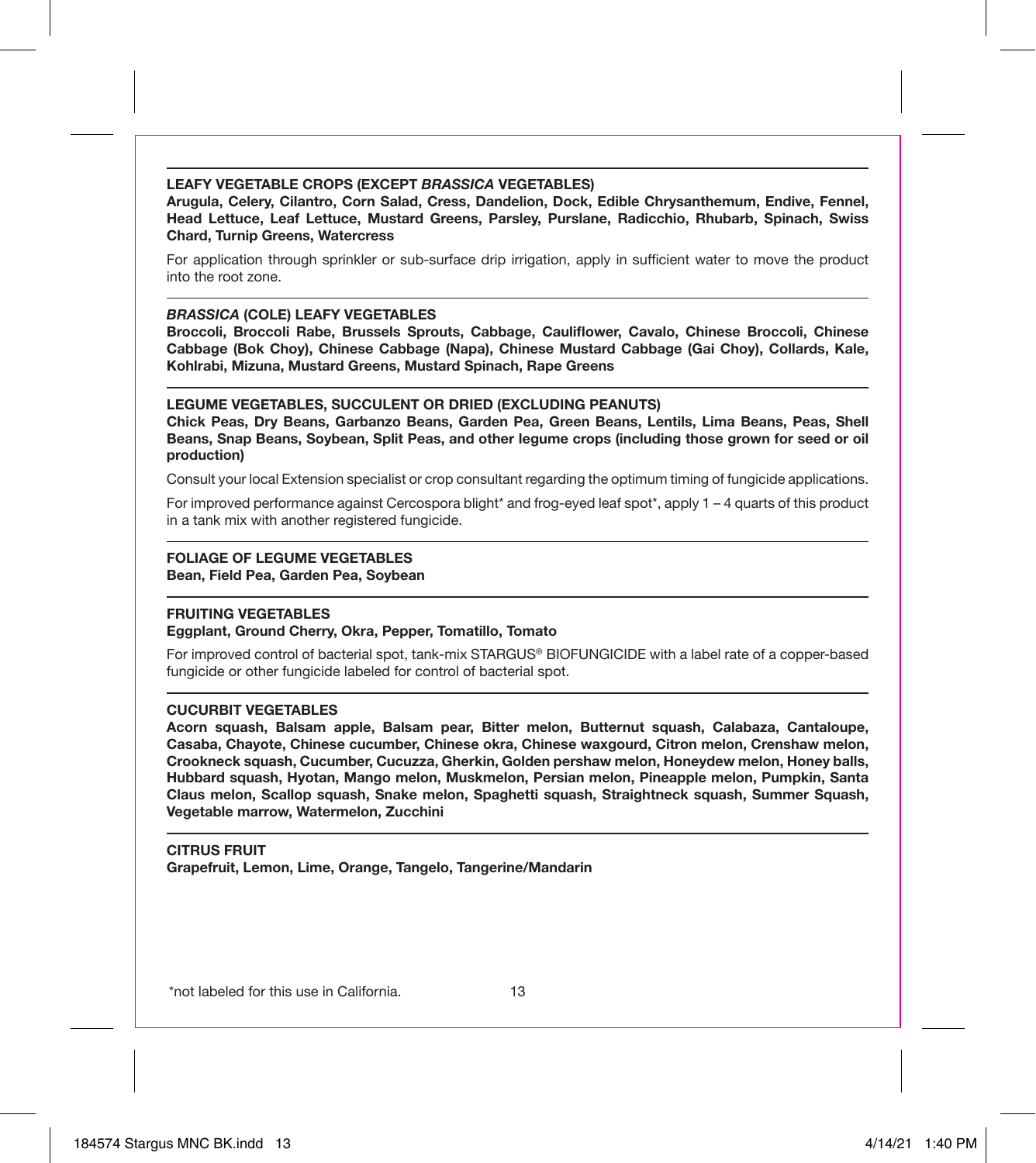#### **POME FRUITS Apple, Crabapple, Loquat, Mayhaw,Oriental Pear, Pear, Quince**

Use the higher label rate and use the shorter spray interval when conditions are conducive to rapid disease development.

Fire Blight – Apply this product at 1 – 4 quarts per acre in 50 - 100 gallons of water per acre beginning at green tip and continuing through petal fall. For maximum control, use this product prior to infection events. During periods of rapid development and frequent infection periods, use spray intervals of 3 - 7 days.

Apply in sufficient water to provide full coverage. For improved performance, use this product in a rotational program with antibiotics registered for fire blight control. Use caution when selecting spray adjuvants. Select only those adjuvants which through prior experience do not affect fruit finish when combined with this product.

Proper orchard cultural practices are essential to eliminate fire blight-infected tissue from the orchard to assure good performance of any crop protection product. Care must be taken to remove and destroy dead and diseased wood from the orchard prior to and during the growing season.

Scab – Apply 1 – 4 quarts of this product in 50 - 100 gallons of water per acre at green tip and through bloom when environmental conditions become favorable for primary scab development and repeat when conditions are conducive for ascospore release. During periods of rapid development and frequent infection periods, use spray intervals of 3 - 7 days. Use caution when selecting spray adjuvants. Select only those adjuvants which through prior experience do not affect fruit finish when combined with this product.

#### **STONE FRUITS**

#### **Apricot, Cherry (sweet and tart), Nectarine, Peach, Plum, Plumcot, Prune**

Brown Rot Blossom Blight – Begin application of the labeled rate of this product in 50 - 100 gallons of water per acre at early bloom, and repeat through petal fall on a 7-day interval.

Powdery Mildew – Begin application of the labeled rate of this product in 50 - 100 gallons of water per acre at popcorn stage, and repeat on a 7-day interval.

Scab – Begin application of the labeled rate of this product in 50 - 100 gallons of water per acre at petal fall, and repeat on a 7-day interval.

For all other diseases – Begin application of the labeled rate of this product prior to disease development when environmental conditions and plant stage are conducive to rapid disease development, and repeat on a 7 day interval.

\*not labeled for this use in California.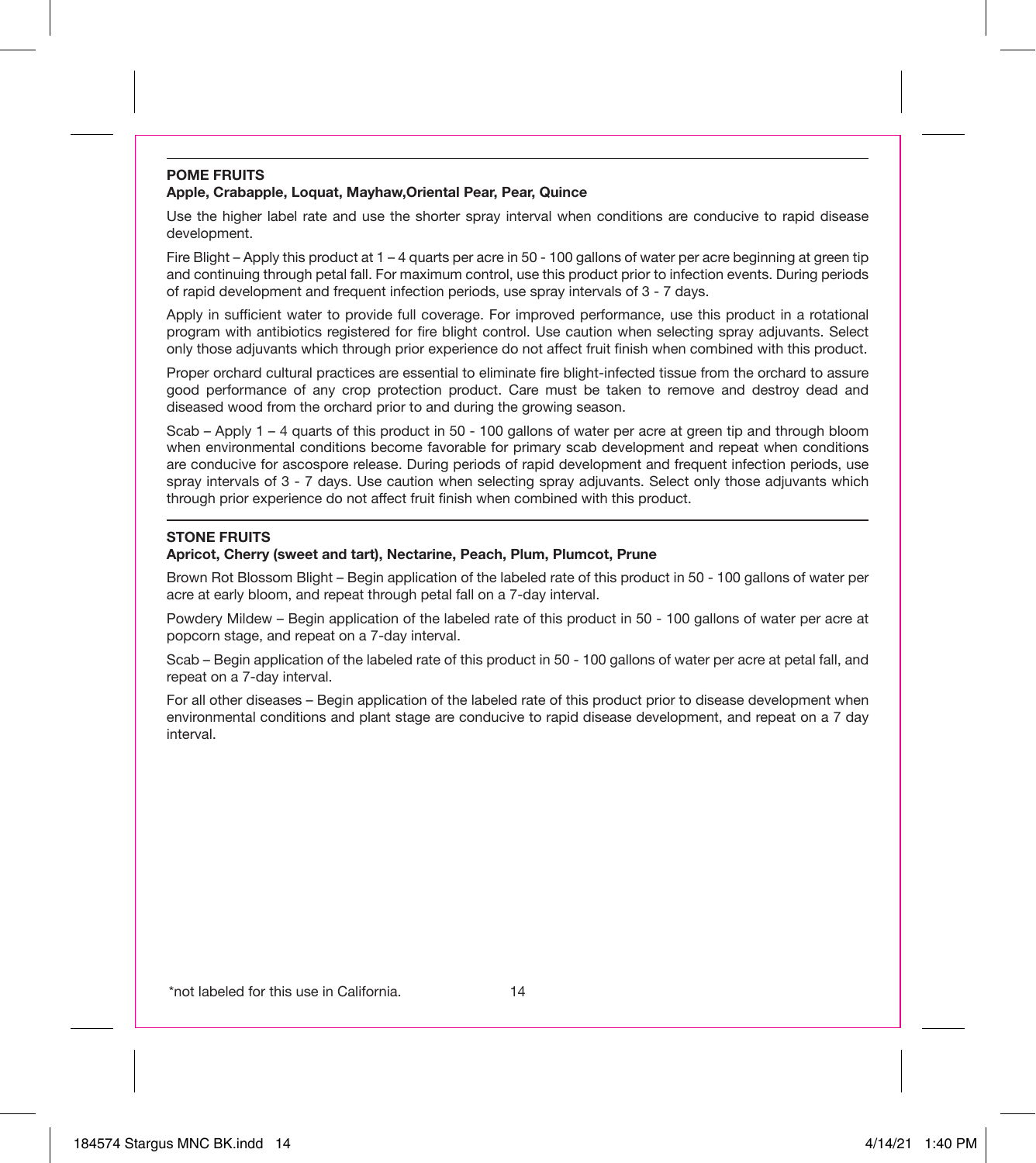**BERRIES (AND SMALL FRUIT)**

**Bushberries: Blueberry, Highbush Blueberry, Currant, Elderberry, Gooseberry, Huckleberry, Juneberry, Lingonberry, Salal**

**Caneberries: Blackberry (all varieties), Loganberry, Raspberry (red and black), and cultivars and/or hybrids of these**

#### **Grape, Strawberry, Kiwi**

Foliar (ground):

Mummy Berry\* – Initiate application of the labeled rate of this product at bud break stage of development. Apply this product preventatively and repeat on a 7- to 10-day interval.

Botrytis Blight – Apply this product preventatively when the first disease symptoms are visible and reapply every 7 to 10 days.

Anthracnose Fruit Rot and Alternaria Fruit Rot on blueberries – Initiate application of the labeled rate of this product at green tip and continue applications on a 7- to 10- day interval.

Increase water volume as plant growth increases to maintain thorough coverage. To protect pruning wounds from vine diseases apply STARGUS® BIOFUNGICIDE at 1 – 4 quarts per 100 gallons of water per acre using ground application equipment that thoroughly wets all susceptible grapevine tissue. Apply as a directed spray immediately after pruning (within 24 hours). A second application is recommended approximately two weeks later. The addition of a registered spray dye is recommended to confirm thorough coverage of susceptible tissue.

Anthracnose - apply labeled rates of this product preventatively in 50 - 100 gallons of water per acre and repeat on a 7- to 10-day interval.

#### **TREE NUTS**

**Almond, Beech nut, Brazil nut, Butternut, Cashew, Chestnut, Chinquapin, Filbert, Hickory nut, Macadamia nut, Pecan, Pistachio, Walnut (Black and English)**

This product can be tank mixed with another registered fungicide for improved control under heavy disease pressure.

Walnut Blight - For preventative control, apply this product in 50-100 gallons of water per acre. Repeat applications at 7- to 10-day intervals. Under conditions of moderate to heavy disease pressure, tank mix this product with a copper-based fungicide/bactericide.

#### **CEREAL GRAINS**

**Barley, Buckwheat, Corn (Sweet Corn, Field Corn, Popcorn, Silage Corn, Seed Corn, and other corn crops, including crops grown for seed), Milo, Millets, Oat, Rice† , Rye, Sorghum, Triticale, Wheat**

† Do not apply to rice fields while flooded.

Foliar (aerial and ground): It is important to apply this product at the flag leaf stage to maximize yield.

#### **FORAGE, FODDER AND STRAW OF CEREAL GRAINS GROUP\***

**GRASS FORAGE, FODDER, AND HAY GROUP\***

**NONGRASS ANIMAL FEEDS (FORAGE, FODDER, STRAW, AND HAY)\***

\*not labeled for this use in California.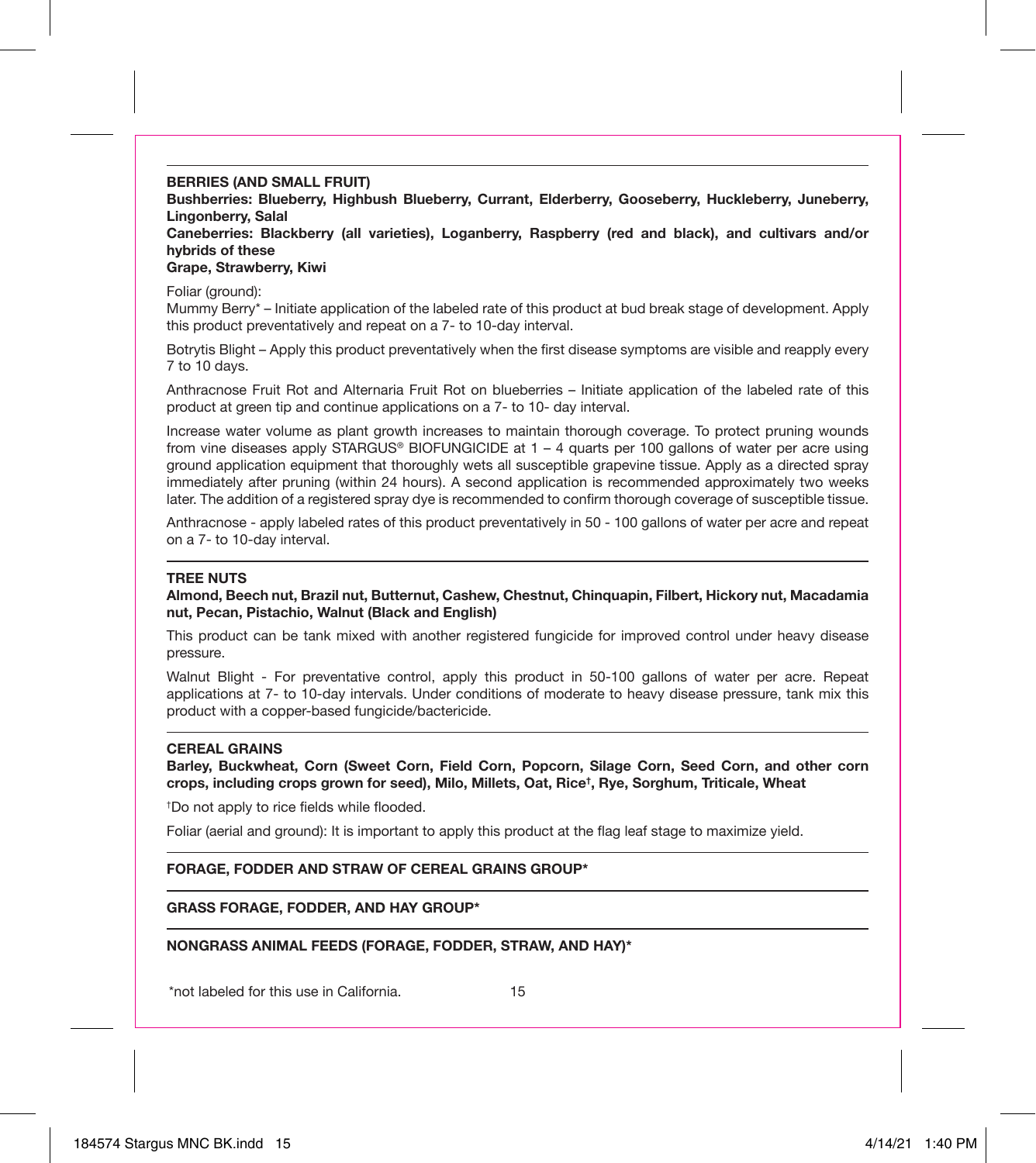#### **HERBS/SPICES**

**(Outdoor and indoor including those grown as bedding plants)**

#### **MINTS**

**(Outdoor and enclosed including those grown as bedding plants)**

#### **OILSEED (does not include peanut, or soybean)**

For ground applications for foliar disease control. Consult your local Extension specialist or crop consultant regarding the optimum timing of fungicide applications.

**STALK, STEM, AND LEAF PETIOLE VEGETABLES\* Asparagus, Celery**

**TROPICAL AND SUBTROPICAL FRUITS, EDIBLE PEEL\* Olive, Date, Fig, Guava**

**TROPICAL AND SUBTROPICAL FRUITS, INEDIBLE PEEL\* Atemoya, Avocado, Banana, Dragon Fruit, Lychee, Mango, Papaya, Passionfruit, Plantain, Pineapple, Pomegranate, Prickly Pear, Sugar Apple**

### **ARTICHOKE, GLOBE\***

#### **HOPS AND DRIED CONES**

Minimum spray volumes for hop growth stages are as follows:

Emergence to Training: Apply this at the above labeled rate per acre a minimum spray volume of 20 gallons per acre. Coverage will vary with the size of the vines and the type of spray equipment. Apply adequate spray volume to achieve complete spray coverage.

Training to Wire-Touch: Apply this at the above labeled rate acre using a minimum spray volume of 50 gallons per acre. Coverage will vary with the size of the vines and the type of spray equipment. Apply adequate spray volume to achieve complete spray coverage.

Wire-Touch through Harvest: Apply this at the above labeled rate a minimum of 100 gallons of water per acre. Higher water volumes may be necessary to achieve thorough coverage after side arms develop. Apply adequate spray volume to achieve complete spray coverage. Use the higher rates when moderate to high disease pressure is present or expected.

#### **PEANUT**

#### **QUINOA**

#### **SUGARCANE**

#### **GRASS SEED**

\*not labeled for this use in California.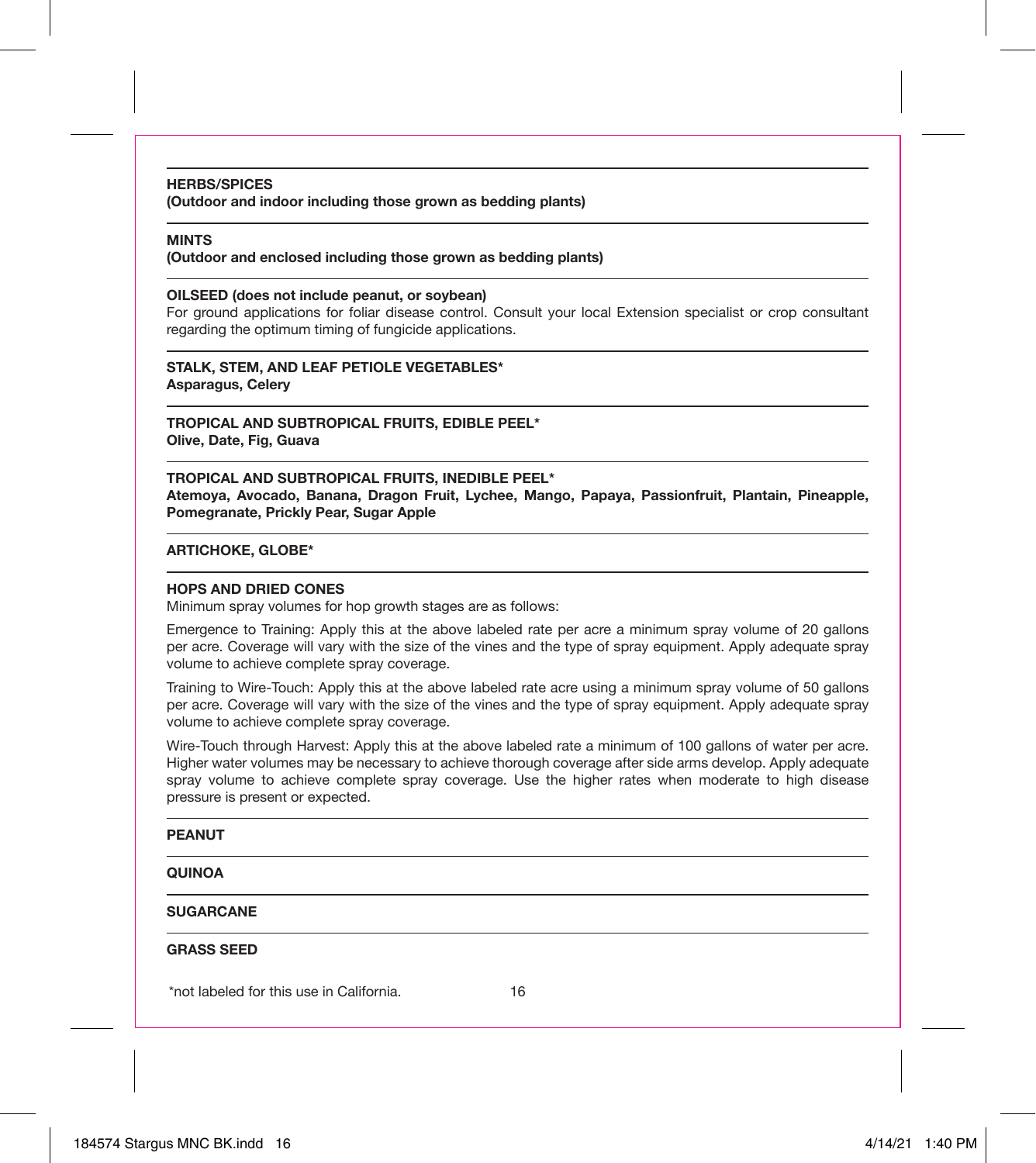#### **HEMP**

#### **ORNAMENTAL GRASSES**

#### **ORNAMENTAL PLANTS**

#### **TOBACCO**

Avoid excessive amounts of water that result in spray material dripping from the foliage. If necessary, repeat of the labeled rate of this product at a 7- to 10-day interval

#### **TURFGRASS**

**Bluegrass, Bentgrass, Bermudagrass, Dichondra, Fescue, Orchardgrass,** *Poa annua,* **Ryegrass, St. Augustine, Zoysia mixtures, and other new or established grasses**

This product aids in control of turf diseases and improves turf quality. For improved performance under moderate to severe disease pressure, use shorter spray intervals or use this product in a tank mix or rotational program with other registered fungicides.

Spray water volumes must be of at least 2 gallons of water per 1000 sq. ft. Under moderate to high disease pressure, tank mix with other registered fungicides.

#### **FLOWERING PLANTS**

#### **BEDDING PLANTS**

**TI PALM\***

**SHADE AND ORNAMENATAL TREES AND FORESTS**

#### **TREE FARMS AND PLANTATIONS**

**Conifers, including Christmas Trees and Deciduous Trees**

**\*** not labeled for this use in California.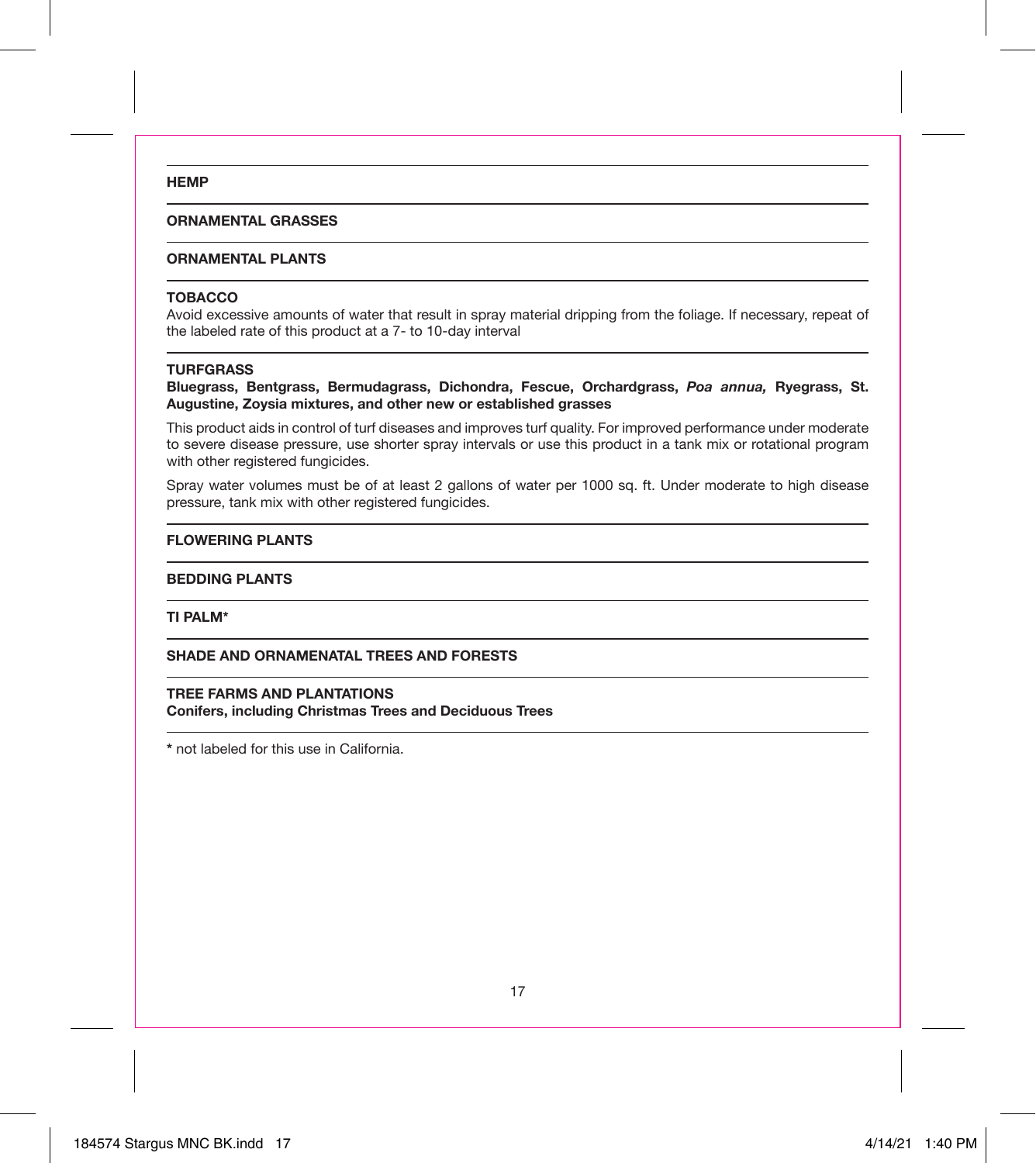# **STORAGE AND DISPOSAL**

Do not contaminate water, food, or feed by storage or disposal.

**Pesticide Storage:** Store in a cool, dry place. Avoid freezing.

**Pesticide Disposal:** To avoid wastes, use all material in this container by application according to label directions. If wastes cannot be avoided, offer remaining product to a waste disposal facility or pesticide disposal program (often such programs are run by state or local governments or by industry).

#### **Container Handling:**

**For plastic containers less than or equal to 5 gallons**: **Nonrefillable container**. Do not reuse or refill this container. Triple rinse container (or equivalent) promptly after emptying. Triple Rinse as follows: Empty the remaining contents into application equipment or a mix tank and drain for 10 seconds after the flow begins to drip. Fill the container 1/4 full with water and recap. Shake for 10 seconds. Pour rinsate into application equipment or a mix tank or store rinsate for later use or disposal. Drain for 10 seconds after the flow begins to drip. Repeat this procedure two more times. Then offer for recycling if available or puncture and dispose of in a sanitary landfill, or by incineration.

**For plastic containers greater than 5 gallons**: **Nonrefillable container**. Do not reuse or refill this container. Triple rinse container (or equivalent) promptly after emptying. Triple Rinse as follows: Empty the remaining contents into application equipment or a mix tank. Fill the container 1/4 full with water. Replace and tighten closures. Tip container on its side and roll it back and forth, ensuring at least one complete revolution, for 30 seconds. Stand the container on its end and tip it back and forth several times. Turn the container over onto its other end and tip it back and forth several times. Empty the rinsate into application equipment or a mix tank or store rinsate for later use or disposal. Repeat this procedure two more times. Then offer for recycling if available or puncture and dispose of in a sanitary landfill, or by incineration.

Marrone Bio Innovations is a member of the Ag Container Recycling Council. Visit http://www.acrecycle.org/contact.html for information on how to arrange pick-up of this empty pesticide container.



### **WARRANTY**

To the extent consistent with applicable law, the seller makes no warranty, expressed or implied, of merchantability, fitness or otherwise concerning use of this product. To the extent consistent with applicable law, the user assumes all risks of use, storage or handling that are not in accordance with the accompanying directions.

Label date: January 2020

US Patent No. 9,125,419

Marrone Bio Innovations' name and logo are registered trademarks of Marrone Bio Innovations, Inc. **© Marrone Bio Innovations, Inc.** 1540 Drew Ave., Davis, CA 95618 1-877-664-4476

info@marronebio.com